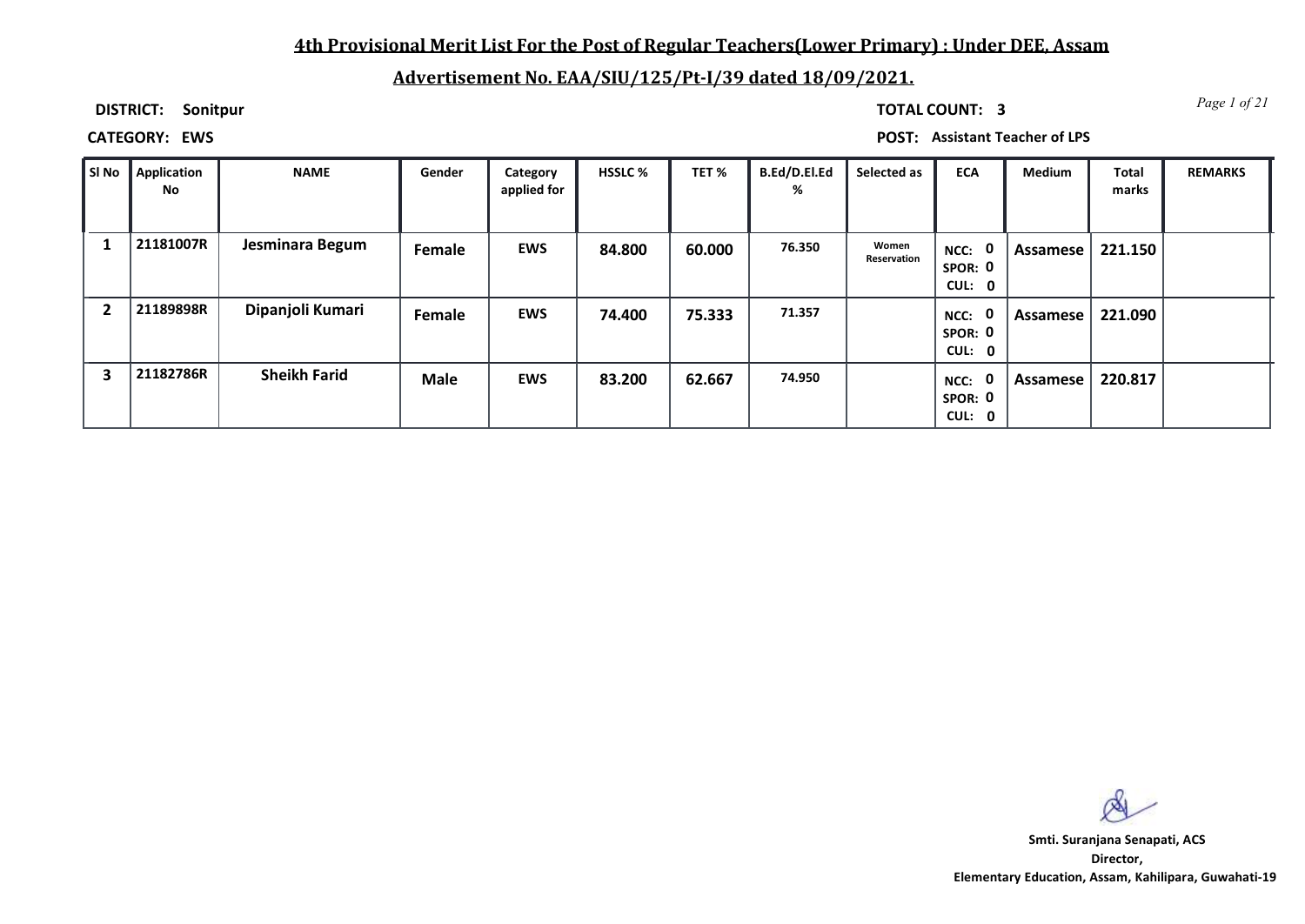| <b>DISTRICT:</b> | Sonitpur |
|------------------|----------|
|------------------|----------|

# **CATEGORY: OBC/MOBC POST: Assistant Teacher of LPS**

*Page 2 of 21* **TOTAL COUNT: 23**

| SI No          | <b>Application</b><br><b>No</b> | <b>NAME</b>               | Gender      | Category<br>applied for | HSSLC % | TET %  | B.Ed/D.El.Ed<br>% | Selected as                 | <b>ECA</b>                  | Medium          | <b>Total</b><br>marks | <b>REMARKS</b> |
|----------------|---------------------------------|---------------------------|-------------|-------------------------|---------|--------|-------------------|-----------------------------|-----------------------------|-----------------|-----------------------|----------------|
| 1              | 21191412R                       | Rubi Hazarika             | Female      | OBC/MOBC                | 88.000  | 59.333 | 81.200            | Women<br><b>Reservation</b> | NCC: 0<br>SPOR: 0<br>CUL: 0 | <b>Assamese</b> | 228.533               |                |
| $\overline{2}$ | 21173965R                       | Dipanjali Borah           | Female      | OBC/MOBC                | 84.400  | 60.000 | 77.357            | Women<br>Reservation        | NCC: 0<br>SPOR: 0<br>CUL: 0 | Assamese        | 221.757               |                |
| 3              | 21165815R                       | Poly Bhuyan               | Female      | OBC/MOBC                | 83.800  | 65.333 | 72.600            | Women<br>Reservation        | NCC: 0<br>SPOR: 0<br>CUL: 0 | <b>Assamese</b> | 221.733               |                |
| 4              | 21210088R                       | <b>Banasree Kalita</b>    | Female      | OBC/MOBC                | 85.000  | 59.333 | 76.800            | Women<br>Reservation        | NCC: 0<br>SPOR: 0<br>CUL: 0 | Assamese        | 221.133               |                |
| 5              | 21113051                        | Paragjyoti Barhai         | <b>Male</b> | OBC/MOBC                | 81.400  | 64.000 | 75.150            |                             | NCC: 0<br>SPOR: 0<br>CUL: 0 | Assamese        | 220.550               |                |
| 6              | 21180983R                       | <b>Susmita Devi</b>       | Female      | OBC/MOBC                | 71.800  | 72.000 | 76.000            | Women<br>Reservation        | NCC: 0<br>SPOR: 0<br>CUL: 0 | <b>Assamese</b> | 219.800               |                |
| $\overline{7}$ | 21165583R                       | <b>Bhaskar Chamlagain</b> | <b>Male</b> | OBC/MOBC                | 79.200  | 68.667 | 71.800            |                             | NCC: 0<br>SPOR: 0<br>CUL: 0 | <b>Assamese</b> | 219.667               |                |
| 8              | 21174507R                       | <b>Bhagyashree Kataki</b> | Female      | OBC/MOBC                | 87.400  | 65.333 | 66.778            | Women<br>Reservation        | NCC: 0<br>SPOR: 0<br>CUL: 0 | <b>Assamese</b> | 219.511               |                |
| 9              | 21173291R                       | <b>Nur Amin Ali</b>       | <b>Male</b> | OBC/MOBC                | 76.400  | 66.000 | 75.600            |                             | NCC: 0<br>SPOR: 0<br>CUL: 0 | Assamese        | 218.000               |                |

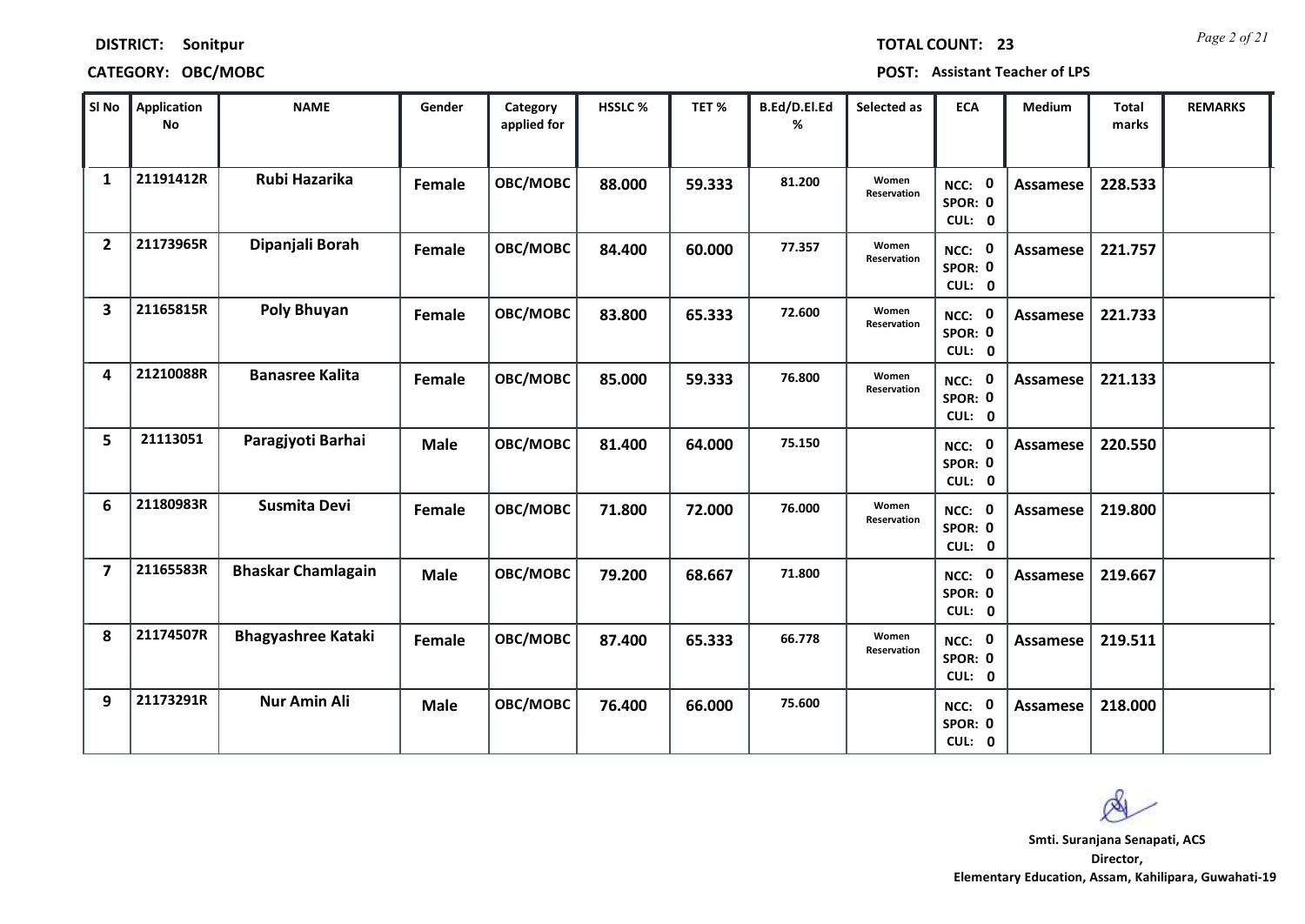| <b>DISTRICT:</b> | Sonitpur |
|------------------|----------|
|------------------|----------|

| URINGI. | <b>SUIIILDUI</b>   | I UIAL LUUINI. ZJ                     |
|---------|--------------------|---------------------------------------|
|         | CATEGORY: OBC/MOBC | <b>POST: Assistant Teacher of LPS</b> |

| SI No | Application<br>No | <b>NAME</b>        | Gender        | Category<br>applied for | HSSLC % | TET %  | B.Ed/D.El.Ed<br>% | Selected as          | <b>ECA</b>                         | <b>Medium</b>   | Total<br>marks | <b>REMARKS</b> |
|-------|-------------------|--------------------|---------------|-------------------------|---------|--------|-------------------|----------------------|------------------------------------|-----------------|----------------|----------------|
| 10    | 21186045R         | Marisika Saikia    | <b>Female</b> | OBC/MOBC                | 74.000  | 68.667 | 75.143            | Women<br>Reservation | NCC: 0<br>SPOR: 0<br>CUL: 0        | Assamese        | 217.810        |                |
| 11    | 21125944          | Subrata Kumar Nath | <b>Male</b>   | OBC/MOBC                | 69.400  | 67.333 | 76.071            |                      | <b>NCC: 5</b><br>SPOR: 0<br>CUL: 0 | Assamese        | 217.805        |                |
| 12    | 21187547R         | Ananta Bagh        | <b>Male</b>   | OBC/MOBC                | 75.000  | 66.000 | 75.929            |                      | NCC: 0<br>SPOR: 0<br>CUL: 0        | Assamese        | 216.929        |                |
| 13    | 21208366R         | Anupam Attreya     | Male          | OBC/MOBC                | 81.400  | 61.333 | 74.143            |                      | NCC: 0<br>SPOR: 0<br>CUL: 0        | Assamese        | 216.876        |                |
| 14    | 21178660R         | Pinky Moni Saikia  | Female        | OBC/MOBC                | 69.800  | 66.667 | 80.400            |                      | NCC: 0<br>SPOR: 0<br>CUL: 0        | Assamese        | 216.867        |                |
| 15    | 21190460R         | <b>Nilam Roy</b>   | Female        | OBC/MOBC                | 77.200  | 66.000 | 73.500            |                      | NCC: 0<br>SPOR: 0<br>CUL: 0        | <b>Assamese</b> | 216.700        |                |
| 16    | 21179050R         | Madhu Kumari       | Female        | OBC/MOBC                | 80.000  | 59.333 | 77.050            |                      | NCC: 0<br>SPOR: 0<br>CUL: 0        | Assamese        | 216.383        |                |
| 17    | 21187635R         | Dhruba Jyoti Borah | <b>Male</b>   | OBC/MOBC                | 70.400  | 71.333 | 74.571            |                      | NCC: 0<br>SPOR: 0<br>CUL: 0        | Assamese        | 216.305        |                |
| 18    | 21192799R         | Pragati Barai      | Female        | OBC/MOBC                | 75.600  | 63.333 | 77.250            |                      | NCC: 0<br>SPOR: 0<br>CUL: 0        | <b>Assamese</b> | 216.183        |                |

 $\infty$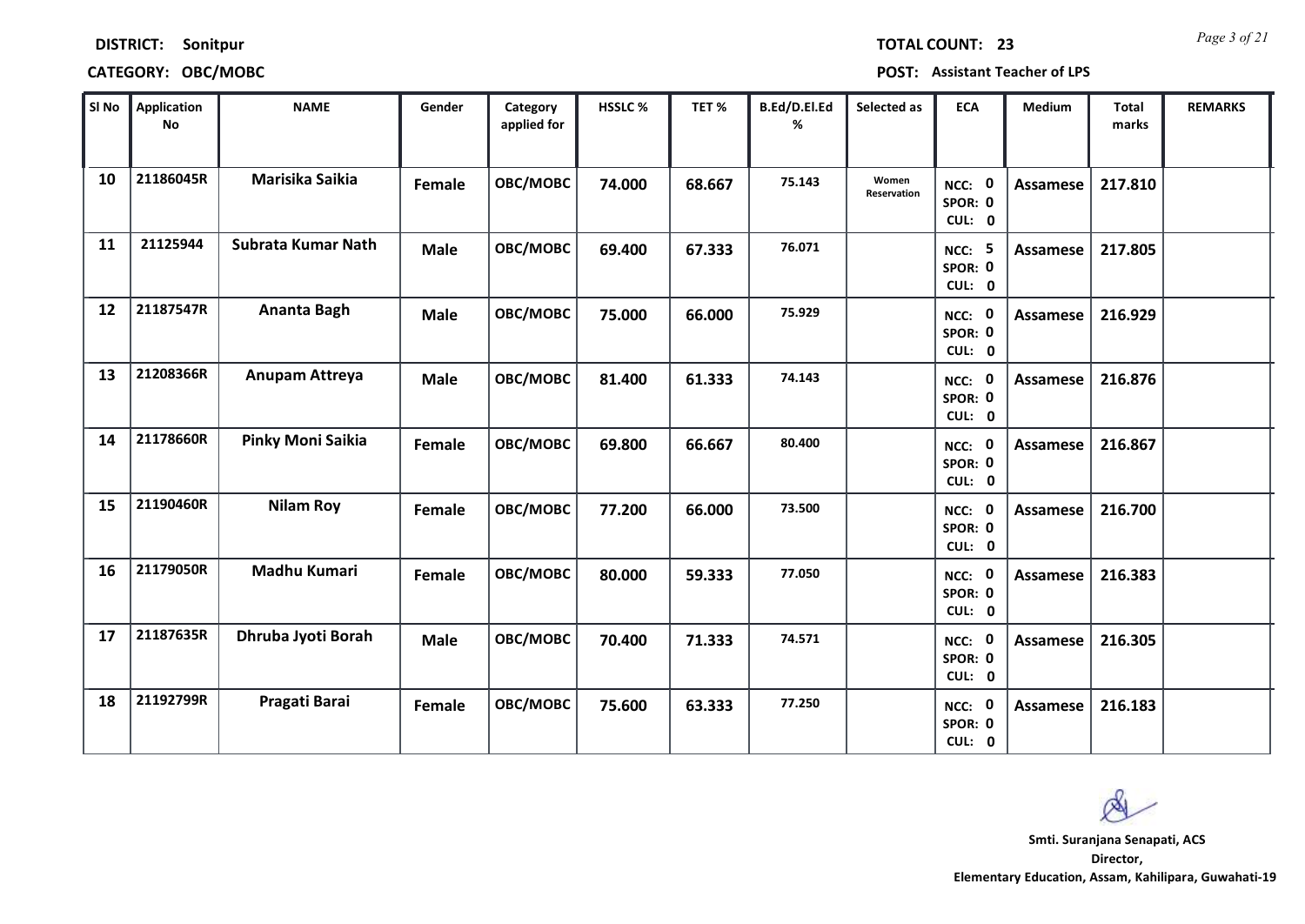| <b>TOTAL COUNT:</b> |  | 2 |
|---------------------|--|---|
|                     |  |   |

## **CATEGORY: OBC/MOBC POST: Assistant Teacher of LPS**

| SI No | <b>Application</b><br>No | <b>NAME</b>              | Gender      | Category<br>applied for | <b>HSSLC %</b> | TET %  | B.Ed/D.El.Ed<br>% | Selected as | <b>ECA</b>                                 | Medium   | Total<br>marks | <b>REMARKS</b> |
|-------|--------------------------|--------------------------|-------------|-------------------------|----------------|--------|-------------------|-------------|--------------------------------------------|----------|----------------|----------------|
| 19    | 21178391R                | Sumpimoni Das            | Female      | <b>OBC/MOBC</b>         | 78.400         | 62.000 | 75.600            |             | - 0<br>NCC:<br>SPOR: 0<br>CUL: 0           | Assamese | 216.000        |                |
| 20    | 21180573R                | Kakoli Borah             | Female      | <b>OBC/MOBC</b>         | 75.200         | 62.667 | 78.071            |             | - 0<br>NCC:<br>SPOR: 0<br>CUL: 0           | Assamese | 215.938        |                |
| 21    | 21186093R                | <b>Rosy Bhuyan</b>       | Female      | <b>OBC/MOBC</b>         | 70.400         | 69.333 | 76.143            |             | - 0<br>NCC:<br>SPOR: 0<br><b>CUL:</b><br>0 | Assamese | 215.876        |                |
| 22    | 21172405R                | Chayanika Saikia         | Female      | <b>OBC/MOBC</b>         | 79.200         | 57.333 | 79.200            |             | 0<br>NCC:<br>SPOR: 0<br><b>CUL:</b><br>- 0 | Assamese | 215.733        |                |
| 23    | 21186122R                | <b>Bishal Jyoti Bora</b> | <b>Male</b> | <b>OBC/MOBC</b>         | 75.600         | 68.667 | 71.400            |             | 0<br>NCC:<br>SPOR: 0<br><b>CUL:</b><br>0   | Assamese | 215.667        |                |

 $\infty$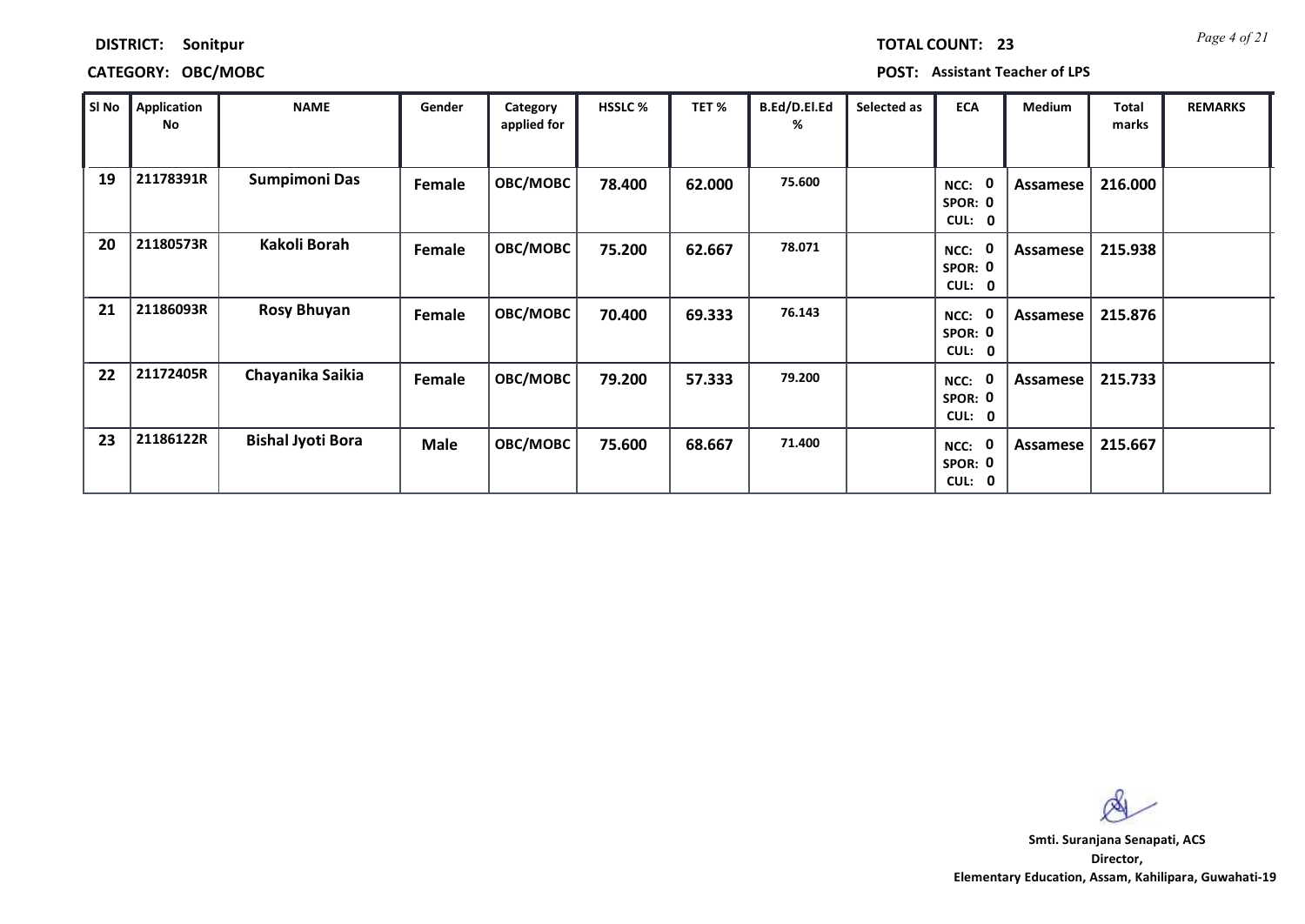*Page 5 of 21* **TOTAL COUNT: 31**

**CATEGORY: PwD POST: Assistant Teacher of LPS**

| SI No                   | <b>Application</b><br>No | <b>NAME</b>              | Gender      | Category<br>applied for | <b>HSSLC %</b> | TET %  | B.Ed/D.El.Ed<br>% | Selected as          | <b>ECA</b>                     | <b>Medium</b>   | <b>Total</b><br>marks | <b>REMARKS</b>         |
|-------------------------|--------------------------|--------------------------|-------------|-------------------------|----------------|--------|-------------------|----------------------|--------------------------------|-----------------|-----------------------|------------------------|
| $\mathbf{1}$            | 21196501R                | <b>Mustafizur Rahman</b> | <b>Male</b> | <b>UR</b><br>PwD        | 73.200         | 59.333 | 70.300            |                      | NCC: 0<br>SPOR: 0<br>CUL: 0    | <b>Assamese</b> | 202.833               | PwD<br>Withheld        |
| $\overline{2}$          | 21174894R                | Sidhartha Paul           | <b>Male</b> | OBC/MOBC<br>PwD         | 50.600         | 70.000 | 77.750            |                      | NCC: 0<br>SPOR: 0<br>CUL: 0    | Assamese        | 198.350               | PwD<br>Withheld        |
| 3                       | 21186747R                | <b>Md Ismail Ali</b>     | <b>Male</b> | <b>EWS</b><br>PwD       | 57.800         | 71.333 | 68.050            |                      | NCC: 0<br>SPOR: 0<br>CUL: 0    | <b>Assamese</b> | 197.183               | PwD<br>Withheld        |
| 4                       | 21177963R                | <b>Jahur Uddin</b>       | Male        | UR<br>PwD               | 65.000         | 58.000 | 72.200            |                      | 0<br>NCC:<br>SPOR: 0<br>CUL: 0 | <b>Assamese</b> | 195.200               | <b>PwD</b><br>Withheld |
| 5                       | 21169795R                | Sanoj Tiwari             | <b>Male</b> | <b>UR</b><br>PwD        | 54.200         | 69.333 | 67.929            |                      | NCC: 0<br>SPOR: 0<br>CUL: 0    | Assamese        | 191.462               | PwD<br>Withheld        |
| 6                       | 21121877                 | Simi Ozah                | Female      | UR<br>PwD               | 55.200         | 64.000 | 69.943            | Women<br>Reservation | NCC: 0<br>SPOR: 0<br>CUL: 0    | <b>Assamese</b> | 189.143               | <b>PwD</b><br>Withheld |
| $\overline{\mathbf{z}}$ | 21170286R                | Karishma Devi            | Female      | OBC/MOBC<br>PwD         | 58.800         | 58.667 | 69.429            | Women<br>Reservation | NCC: 0<br>SPOR: 0<br>CUL: 0    | Assamese        | 186.895               | PwD<br>Withheld        |
| 8                       | 21171758R                | <b>Moydul Islam</b>      | <b>Male</b> | <b>EWS</b><br>PwD       | 59.000         | 60.000 | 67.550            |                      | NCC: 0<br>SPOR: 0<br>CUL: 0    | <b>Assamese</b> | 186.550               | PwD<br>Withheld        |
| 9                       | 21183617R                | <b>Harun Rashid</b>      | <b>Male</b> | OBC/MOBC<br>PwD         | 52.600         | 60.667 | 73.100            |                      | NCC: 0<br>SPOR: 0<br>CUL: 0    | <b>Assamese</b> | 186.367               | PwD<br>Withheld        |

 $\infty$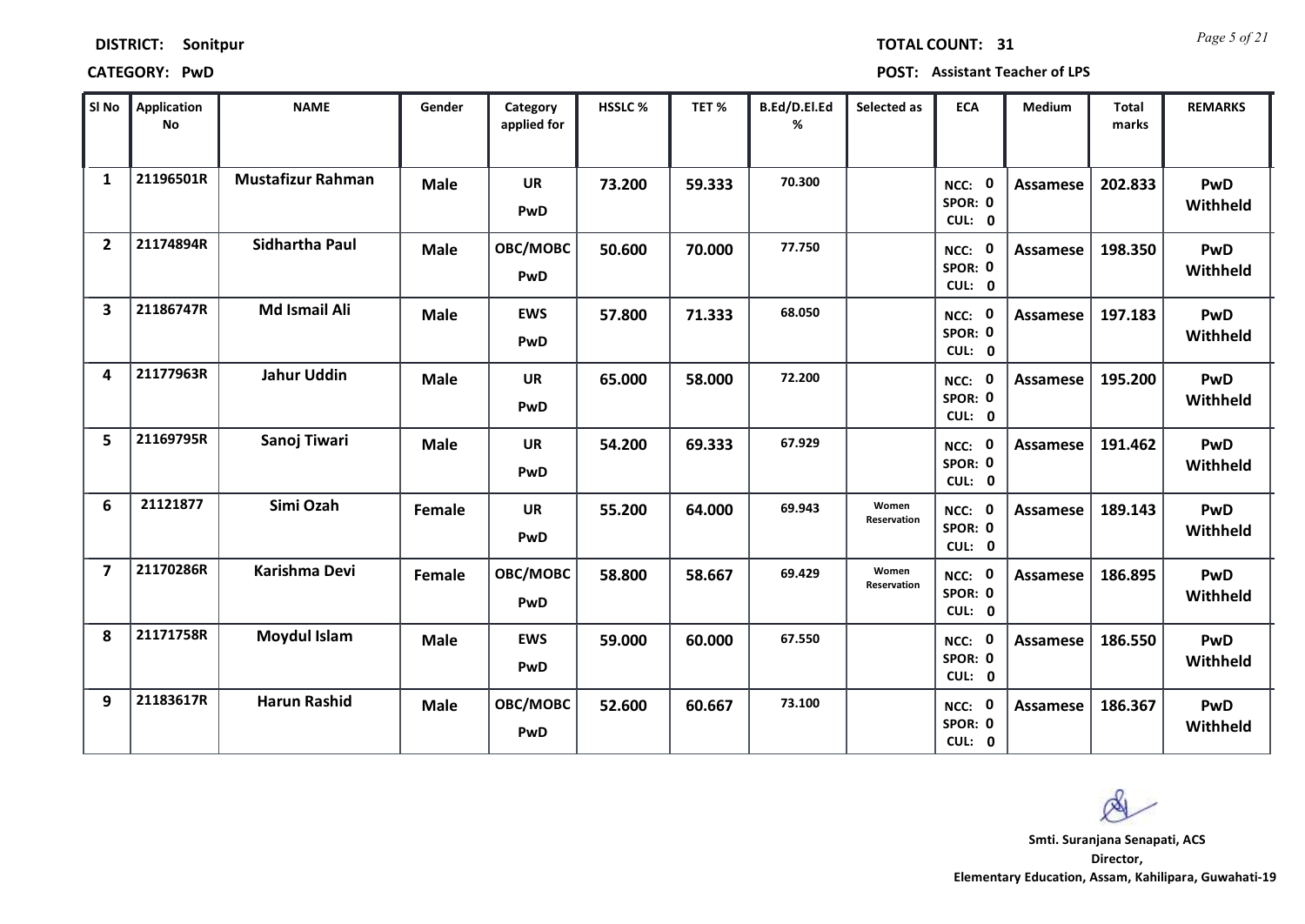*Page 6 of 21* **TOTAL COUNT: 31**

**CATEGORY: PwD POST: Assistant Teacher of LPS**

| SI No | <b>Application</b><br>No | <b>NAME</b>              | Gender      | Category<br>applied for | <b>HSSLC %</b> | TET %  | B.Ed/D.El.Ed<br>% | Selected as | <b>ECA</b>                     | <b>Medium</b>   | <b>Total</b><br>marks | <b>REMARKS</b>         |
|-------|--------------------------|--------------------------|-------------|-------------------------|----------------|--------|-------------------|-------------|--------------------------------|-----------------|-----------------------|------------------------|
| 10    | 21188967R                | Sahanur Islam            | <b>Male</b> | OBC/MOBC<br><b>PwD</b>  | 51.800         | 58.000 | 75.714            |             | NCC: 0<br>SPOR: 0<br>CUL: 0    | Assamese        | 185.514               | PwD<br>Withheld        |
| 11    | 21185222R                | <b>Mukshed Ali</b>       | <b>Male</b> | <b>UR</b><br>PwD        | 49.000         | 62.667 | 72.550            |             | NCC: 0<br>SPOR: 0<br>CUL: 0    | Assamese        | 184.217               | PwD<br>Withheld        |
| 12    | 21206460R                | <b>Bhabananda Pator</b>  | <b>Male</b> | <b>STP</b><br>PwD       | 47.000         | 63.333 | 73.050            |             | NCC: 0<br>SPOR: 0<br>CUL: 0    | <b>Assamese</b> | 183.383               | PwD<br>Withheld        |
| 13    | 21107997                 | <b>Bipul Biswakarma</b>  | <b>Male</b> | OBC/MOBC<br><b>PwD</b>  | 52.000         | 56.667 | 73.857            |             | 0<br>NCC:<br>SPOR: 0<br>CUL: 0 | Assamese        | 182.524               | PwD<br>Withheld        |
| 14    | 21103934                 | <b>Bijoy Das</b>         | <b>Male</b> | <b>SC</b><br>PwD        | 49.400         | 60.667 | 72.357            |             | NCC: 0<br>SPOR: 0<br>CUL: 0    | Assamese        | 182.424               | PwD<br>Withheld        |
| 15    | 21166804R                | <b>Abdul Wahab</b>       | <b>Male</b> | UR<br>PwD               | 50.400         | 55.333 | 75.571            |             | NCC: 0<br>SPOR: 0<br>CUL: 0    | Assamese        | 181.305               | PwD<br>Withheld        |
| 16    | 21172386R                | <b>Ahamed Ali</b>        | <b>Male</b> | <b>UR</b><br>PwD        | 54.200         | 55.333 | 71.200            |             | NCC: 0<br>SPOR: 0<br>CUL: 0    | Assamese        | 180.733               | PwD<br>Withheld        |
| 17    | 21192834R                | <b>Tapash Kumar Roy</b>  | <b>Male</b> | <b>SC</b><br>PwD        | 48.800         | 56.667 | 75.071            |             | NCC: 0<br>SPOR: 0<br>CUL: 0    | <b>Assamese</b> | 180.538               | PwD<br>Withheld        |
| 18    | 21193495R                | <b>Md Tujammel Hoque</b> | <b>Male</b> | <b>EWS</b><br>PwD       | 55.400         | 55.333 | 68.429            |             | NCC: 0<br>SPOR: 0<br>CUL: 0    | Assamese        | 179.162               | <b>PwD</b><br>Withheld |

 $\infty$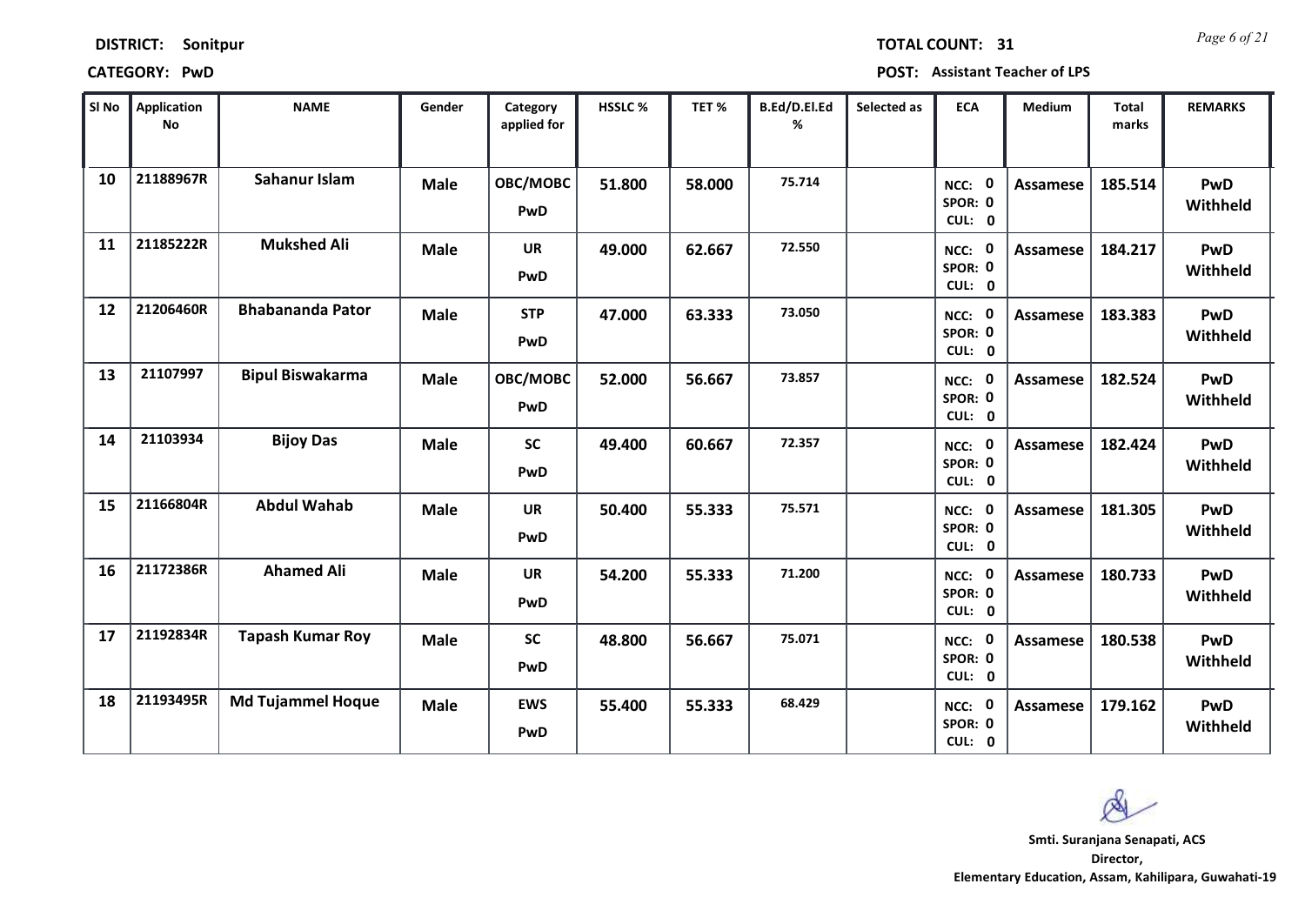*Page 7 of 21* **TOTAL COUNT: 31**

**CATEGORY: PwD POST: Assistant Teacher of LPS**

| SI No | <b>Application</b><br>No | <b>NAME</b>             | Gender      | Category<br>applied for  | HSSLC % | TET %  | B.Ed/D.El.Ed<br>% | Selected as | <b>ECA</b>                       | Medium          | <b>Total</b><br>marks | <b>REMARKS</b>  |
|-------|--------------------------|-------------------------|-------------|--------------------------|---------|--------|-------------------|-------------|----------------------------------|-----------------|-----------------------|-----------------|
| 19    | 21105609                 | Madhurjya Mahanta       | <b>Male</b> | <b>EWS</b><br>PwD        | 48.000  | 59.333 | 71.150            |             | NCC: 0<br>SPOR: 0<br>CUL: 0      | <b>Assamese</b> | 178.483               | PwD<br>Withheld |
| 20    | 21115175                 | Rupjyoti Saikia         | <b>Male</b> | <b>UR</b><br>PwD         | 52.000  | 63.333 | 63.086            |             | NCC: 0<br>SPOR: 0<br>CUL: 0      | Assamese        | 178.419               | PwD<br>Withheld |
| 21    | 21105136                 | <b>Napolion Das</b>     | <b>Male</b> | <b>SC</b><br>PwD         | 49.600  | 57.333 | 71.286            |             | NCC: 0<br>SPOR: 0<br>CUL: 0      | <b>Assamese</b> | 178.219               | PwD<br>Withheld |
| 22    | 21152815                 | <b>Thaneswar Mili</b>   | <b>Male</b> | <b>STP</b><br><b>PwD</b> | 51.200  | 60.000 | 67.000            |             | - 0<br>NCC:<br>SPOR: 0<br>CUL: 0 | <b>Assamese</b> | 178.200               | PwD<br>Withheld |
| 23    | 21186025R                | <b>Sankar Mirdha</b>    | <b>Male</b> | OBC/MOBC<br>PwD          | 49.800  | 59.333 | 68.600            |             | NCC: 0<br>SPOR: 0<br>CUL: 0      | Assamese        | 177.733               | PwD<br>Withheld |
| 24    | 21121414                 | <b>Kishon Payeng</b>    | <b>Male</b> | <b>STP</b><br><b>PwD</b> | 45.000  | 62.000 | 69.357            |             | NCC: 0<br>SPOR: 0<br>CUL: 0      | Assamese        | 176.357               | PwD<br>Withheld |
| 25    | 21172006R                | Najrul Islam            | <b>Male</b> | <b>EWS</b><br>PwD        | 50.200  | 58.000 | 66.700            |             | NCC: 0<br>SPOR: 0<br>CUL: 0      | Assamese        | 174.900               | PwD<br>Withheld |
| 26    | 21105085                 | <b>Paritush Roy</b>     | <b>Male</b> | <b>SC</b><br>PwD         | 51.000  | 60.000 | 63.500            |             | NCC: 0<br>SPOR: 0<br>CUL: 0      | <b>Assamese</b> | 174.500               | PwD<br>Withheld |
| 27    | 21199484R                | <b>MI Muktar Rahman</b> | <b>Male</b> | <b>EWS</b><br>PwD        | 55.400  | 60.667 | 56.571            |             | NCC: 0<br>SPOR: 0<br>CUL: 0      | Assamese        | 172.638               | PwD<br>Withheld |

**Director, Elementary Education, Assam, Kahilipara, Guwahati-19 Smti. Suranjana Senapati, ACS**

 $\infty$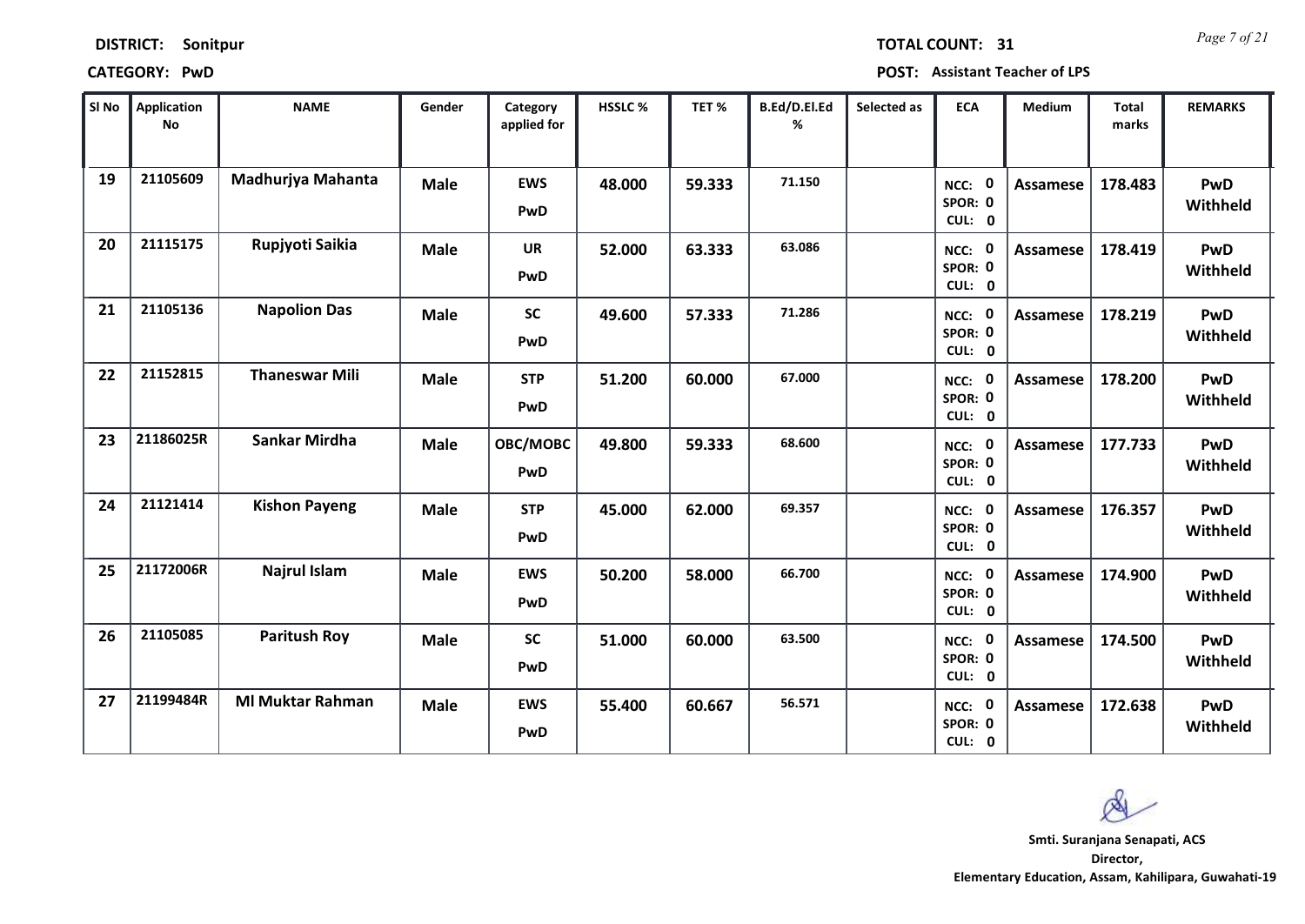## **CATEGORY: PwD POST: Assistant Teacher of LPS**

*Page 8 of 21* **TOTAL COUNT: 31**

| SI No | Application<br>No | <b>NAME</b>                   | Gender      | Category<br>applied for | <b>HSSLC %</b> | TET %  | B.Ed/D.El.Ed<br>% | Selected as          | <b>ECA</b>                                    | <b>Medium</b> | Total<br>marks | <b>REMARKS</b>         |
|-------|-------------------|-------------------------------|-------------|-------------------------|----------------|--------|-------------------|----------------------|-----------------------------------------------|---------------|----------------|------------------------|
| 28    | 21142588          | <b>Gulam Mostofa</b><br>Zaman | <b>Male</b> | <b>UR</b><br>PwD        | 47.400         | 55.333 | 69.071            |                      | 0<br>NCC:<br>SPOR: 0<br>CUL:<br>0             | Assamese      | 171.805        | <b>PwD</b><br>Withheld |
| 29    | 21196938R         | Rajesh Rajbongshi             | <b>Male</b> | OBC/MOBC<br>PwD         | 49.400         | 55.333 | 65.200            |                      | 0<br>NCC:<br>SPOR: 0<br>CUL:<br>0             | Assamese      | 169.933        | <b>PwD</b><br>Withheld |
| 30    | 21121614          | Jyoti Bordoloi                | <b>Male</b> | <b>UR</b><br>PwD        | 47.800         | 59.333 | 62.500            |                      | 0<br>NCC:<br>SPOR: 0<br><b>CUL:</b><br>0      | Assamese      | 169.633        | <b>PwD</b><br>Withheld |
| 31    | 21172963R         | Nurema Khatun                 | Female      | OBC/MOBC<br>PwD         | 49.600         | 55.333 | 64.050            | Women<br>Reservation | - 0<br>NCC:<br>SPOR: 0<br>CUL:<br>$\mathbf 0$ | Assamese      | 168.983        | <b>PwD</b><br>Withheld |

Q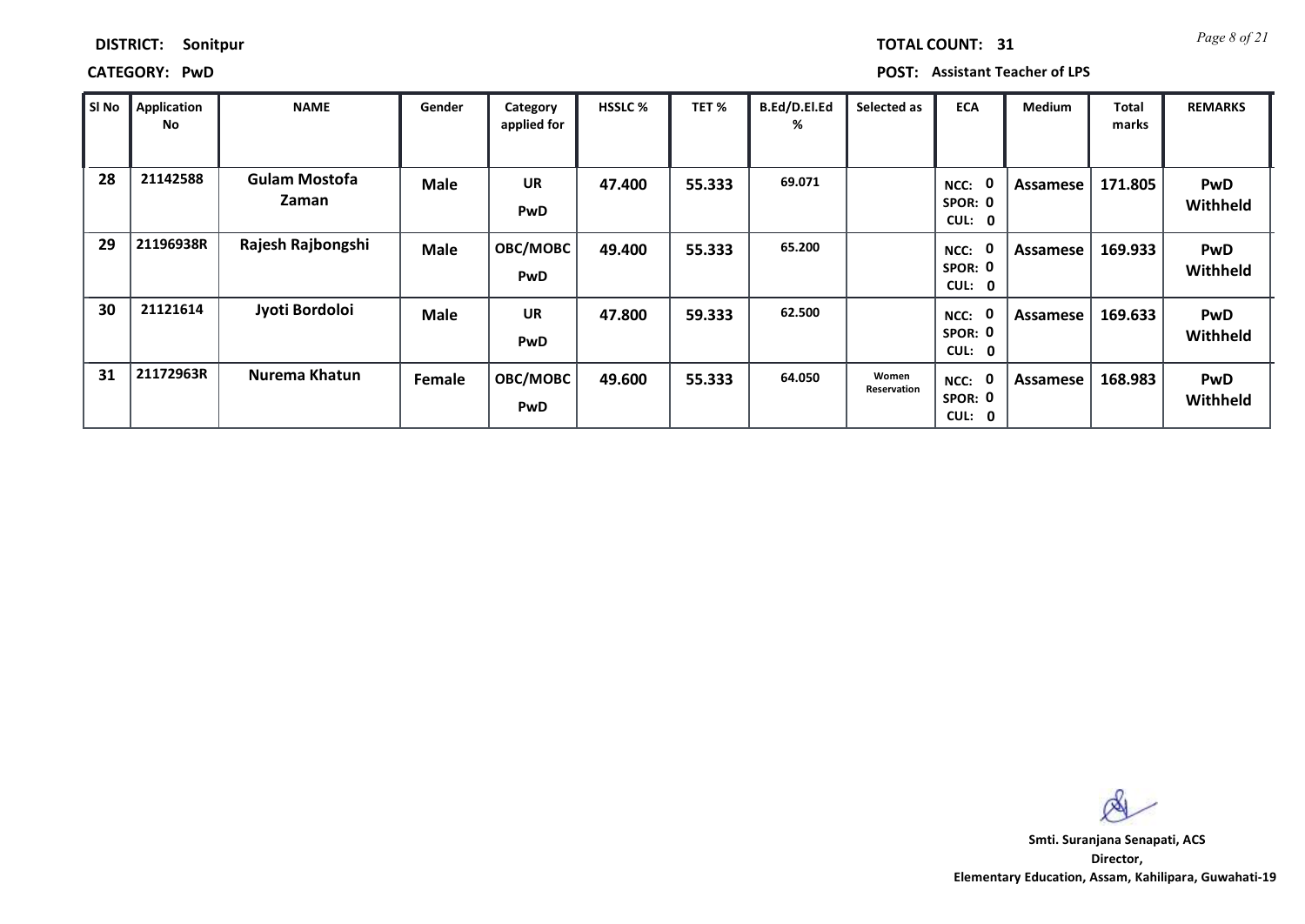| Sonitpur |
|----------|
|          |

*Page 9 of 21* **TOTAL COUNT: 21**

**CATEGORY: SC POST: Assistant Teacher of LPS**

| SI No                   | <b>Application</b><br>No | <b>NAME</b>           | Gender      | Category<br>applied for | <b>HSSLC%</b> | TET %  | B.Ed/D.El.Ed<br>% | Selected as          | <b>ECA</b>                          | <b>Medium</b>   | <b>Total</b><br>marks | <b>REMARKS</b> |
|-------------------------|--------------------------|-----------------------|-------------|-------------------------|---------------|--------|-------------------|----------------------|-------------------------------------|-----------------|-----------------------|----------------|
| $\mathbf{1}$            | 21110005                 | <b>Ashim Baishya</b>  | <b>Male</b> | <b>SC</b>               | 78.000        | 67.333 | 76.000            |                      | NCC: 0<br>SPOR: 0<br>CUL: 0         | <b>Assamese</b> | 221.333               |                |
| $\overline{2}$          | 21117754                 | Prakash Hazarika      | <b>Male</b> | <b>SC</b>               | 72.000        | 64.667 | 70.430            |                      | <b>NCC: 10</b><br>SPOR: 0<br>CUL: 0 | Assamese        | 217.097               |                |
| $\overline{\mathbf{3}}$ | 21180941R                | <b>Ramkrishna Das</b> | <b>Male</b> | <b>SC</b>               | 74.600        | 66.667 | 73.900            |                      | NCC: 0<br>SPOR: 0<br>CUL: 0         | <b>Assamese</b> | 215.167               |                |
| 4                       | 21174008R                | <b>Ajoy Das</b>       | <b>Male</b> | <b>SC</b>               | 72.800        | 62.667 | 76.100            |                      | NCC: 0<br>SPOR: 0<br>CUL: 0         | Assamese        | 211.567               |                |
| 5                       | 21165916R                | <b>Binod Das</b>      | <b>Male</b> | <b>SC</b>               | 75.000        | 67.333 | 68.600            |                      | NCC: 0<br>SPOR: 0<br>CUL: 0         | Assamese        | 210.933               |                |
| 6                       | 21184480R                | <b>Shubhan Das</b>    | <b>Male</b> | <b>SC</b>               | 66.200        | 71.333 | 73.200            |                      | NCC: 0<br>SPOR: 0<br>CUL: 0         | Assamese        | 210.733               |                |
| $\overline{\mathbf{z}}$ | 21165573R                | Chumka Borah          | Female      | <b>SC</b>               | 70.000        | 55.333 | 75.286            | Women<br>Reservation | NCC: 0<br>SPOR: 0<br><b>CUL: 10</b> | Assamese        | 210.619               |                |
| 8                       | 21185991R                | Jamuna Das            | Female      | <b>SC</b>               | 81.800        | 55.333 | 70.200            | Women<br>Reservation | NCC: 0<br>SPOR: 0<br>CUL: 0         | <b>Assamese</b> | 207.333               |                |
| 9                       | 21107956                 | Ritumoni Hazarika     | Female      | <b>SC</b>               | 69.600        | 58.000 | 79.200            | Women<br>Reservation | NCC: 0<br>SPOR: 0<br>CUL: 0         | Assamese        | 206.800               |                |

 $\infty$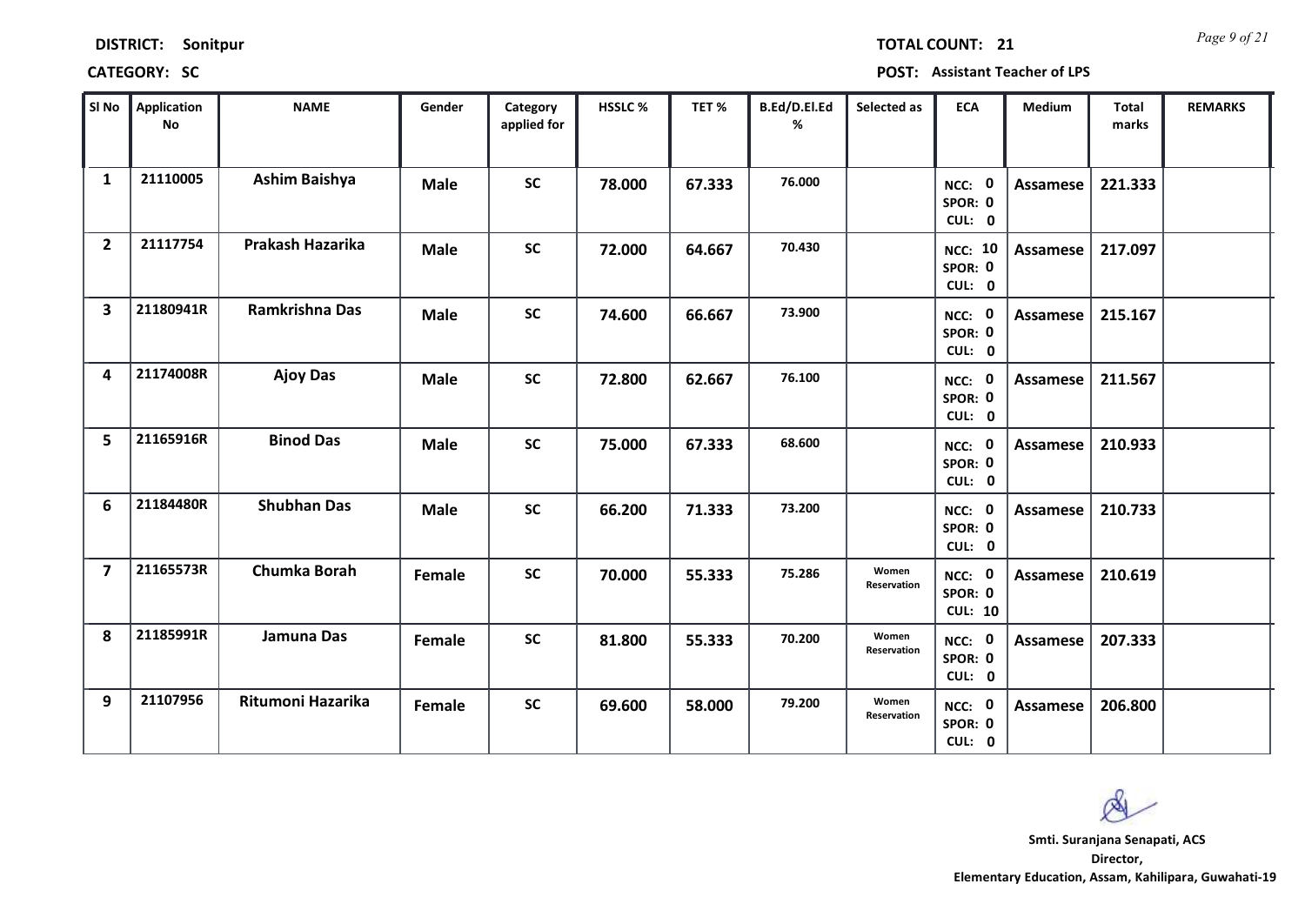| <b>DISTRICT:</b> | Sonitpur |
|------------------|----------|
|------------------|----------|

*Page 10 of 21* **TOTAL COUNT: 21**

**CATEGORY: SC POST: Assistant Teacher of LPS**

| SI No | <b>Application</b><br>No | <b>NAME</b>            | Gender      | Category<br>applied for | <b>HSSLC%</b> | TET %  | B.Ed/D.El.Ed<br>% | Selected as          | <b>ECA</b>                          | <b>Medium</b>   | <b>Total</b><br>marks | <b>REMARKS</b> |
|-------|--------------------------|------------------------|-------------|-------------------------|---------------|--------|-------------------|----------------------|-------------------------------------|-----------------|-----------------------|----------------|
| 10    | 21103929                 | Jayanta Das            | <b>Male</b> | <b>SC</b>               | 77.400        | 60.000 | 69.357            |                      | NCC: 0<br>SPOR: 0<br>CUL: 0         | <b>Assamese</b> | 206.757               |                |
| 11    | 21177969R                | Lipimoni Borah         | Female      | <b>SC</b>               | 67.400        | 64.667 | 64.500            | Women<br>Reservation | NCC: 0<br>SPOR: 0<br><b>CUL: 10</b> | Assamese        | 206.567               |                |
| 12    | 21169005R                | <b>Keshab Moni Das</b> | <b>Male</b> | <b>SC</b>               | 62.600        | 59.333 | 83.050            |                      | NCC: 0<br>SPOR: 0<br>CUL: 0         | <b>Assamese</b> | 204.983               |                |
| 13    | 21203389R                | Joyshree Roy           | Female      | <b>SC</b>               | 65.400        | 63.333 | 75.571            | Women<br>Reservation | NCC: 0<br>SPOR: 0<br>CUL: 0         | Assamese        | 204.305               |                |
| 14    | 21119876                 | <b>Prakash Deka</b>    | <b>Male</b> | <b>SC</b>               | 55.800        | 81.333 | 67.000            |                      | NCC: 0<br>SPOR: 0<br>CUL: 0         | Assamese        | 204.133               |                |
| 15    | 21123346                 | Jyoti Hazarika         | Female      | <b>SC</b>               | 56.200        | 73.333 | 74.571            | Women<br>Reservation | NCC: 0<br>SPOR: 0<br>CUL: 0         | Assamese        | 204.105               |                |
| 16    | 21166837R                | Papari Baishya         | Female      | <b>SC</b>               | 69.400        | 60.667 | 73.750            |                      | NCC: 0<br>SPOR: 0<br>CUL: 0         | Assamese        | 203.817               |                |
| 17    | 21122217                 | <b>Saurav Sarkar</b>   | <b>Male</b> | <b>SC</b>               | 61.200        | 68.000 | 74.214            |                      | NCC: 0<br>SPOR: 0<br>CUL: 0         | <b>Assamese</b> | 203.414               |                |
| 18    | 21196220R                | <b>Sujit Biswas</b>    | <b>Male</b> | <b>SC</b>               | 80.000        | 57.333 | 65.850            |                      | NCC: 0<br>SPOR: 0<br>CUL: 0         | Assamese        | 203.183               |                |

 $\infty$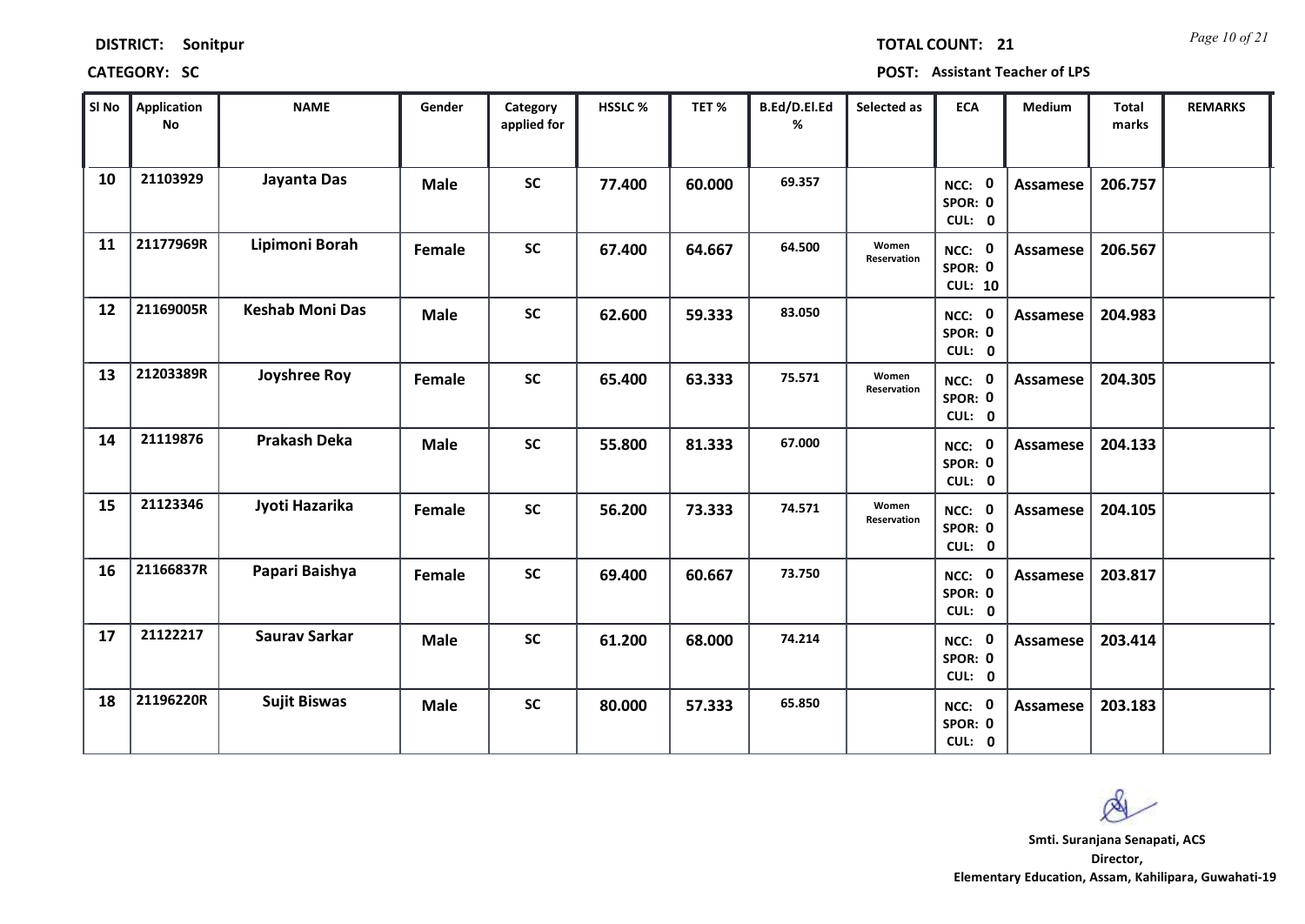**CATEGORY: SC POST: Assistant Teacher of LPS**

| Sl No | <b>Application</b><br>No | <b>NAME</b>             | Gender | Category<br>applied for | <b>HSSLC %</b> | TET %  | <b>B.Ed/D.El.Ed</b><br>% | Selected as | <b>ECA</b>                     | <b>Medium</b> | <b>Total</b><br>marks | <b>REMARKS</b> |
|-------|--------------------------|-------------------------|--------|-------------------------|----------------|--------|--------------------------|-------------|--------------------------------|---------------|-----------------------|----------------|
| 19    | 21102239                 | <b>Akan Chandra Das</b> | Male   | <b>SC</b>               | 71.200         | 57.333 | 74.400                   |             | 0<br>NCC:<br>SPOR: 0<br>CUL: 0 | Assamese      | 202.933               |                |
| 20    | 21184201R                | Ankita Saikia           | Female | <b>SC</b>               | 77.400         | 55.333 | 69.929                   |             | 0<br>NCC:<br>SPOR: 0<br>CUL: 0 | Assamese      | 202.662               |                |
| 21    | 21113395                 | Jonali Das              | Female | <b>SC</b>               | 67.800         | 58.667 | 75.950                   |             | 0<br>NCC:<br>SPOR: 0<br>CUL: 0 | Assamese      | 202.417               |                |

 $\infty$ 

**Director, Elementary Education, Assam, Kahilipara, Guwahati-19 Smti. Suranjana Senapati, ACS**

*Page 11 of 21* **TOTAL COUNT: 21**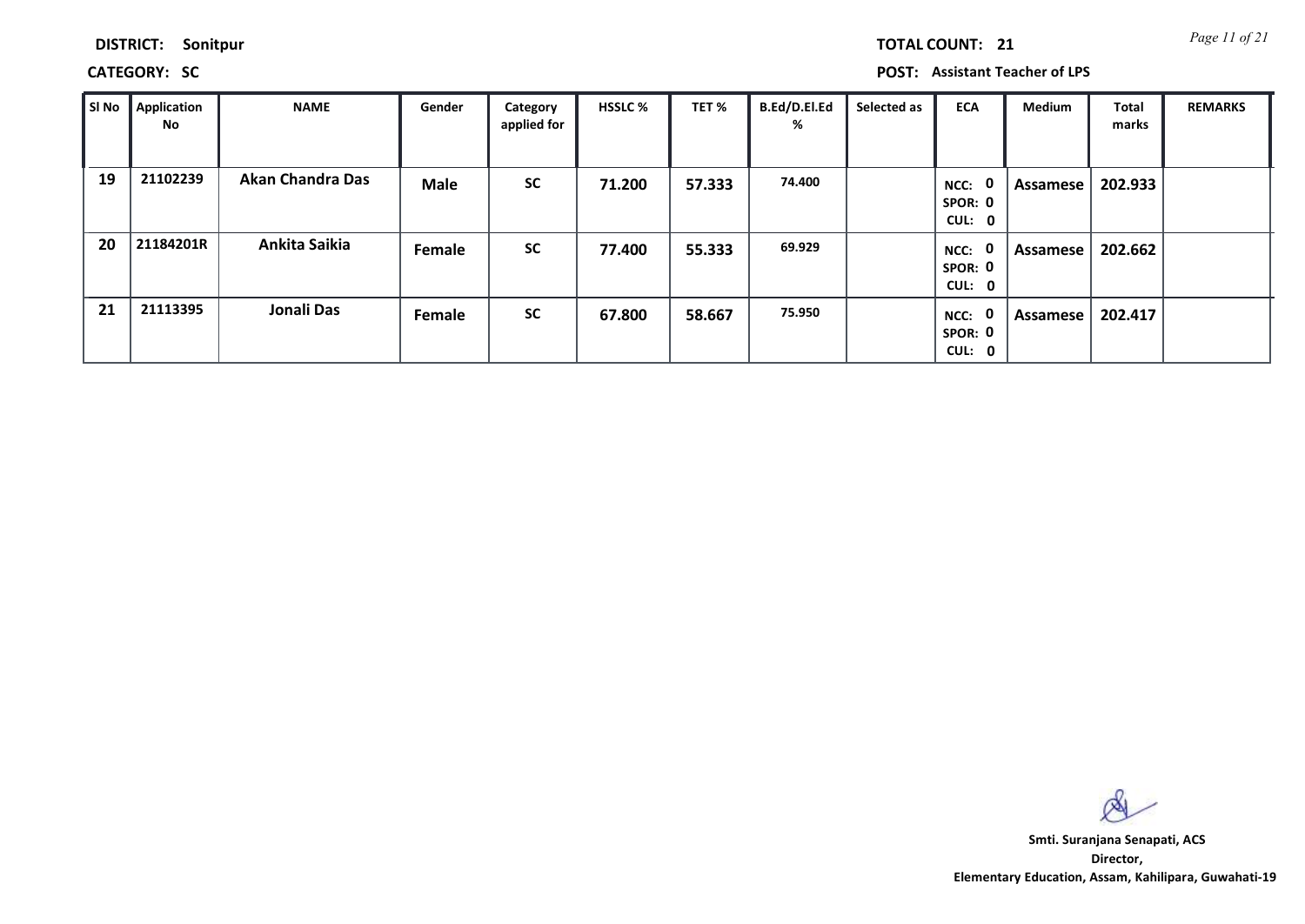*Page 12 of 21* **TOTAL COUNT: 4**

**CATEGORY: STH POST: Assistant Teacher of LPS**

| SI No          | <b>Application</b><br>No | <b>NAME</b>              | Gender | Category<br>applied for | <b>HSSLC %</b> | TET %  | B.Ed/D.El.Ed<br>% | Selected as          | <b>ECA</b>                                            | Medium   | Total<br>marks | <b>REMARKS</b> |
|----------------|--------------------------|--------------------------|--------|-------------------------|----------------|--------|-------------------|----------------------|-------------------------------------------------------|----------|----------------|----------------|
| 1              | 21155360                 | <b>Talin Teronpi</b>     | Female | <b>STH</b>              | 71.800         | 67.333 | 67.000            | Women<br>Reservation | 0<br>NCC:<br>SPOR: 0<br><b>CUL:</b><br>$\mathbf 0$    | Assamese | 206.133        |                |
| $\overline{2}$ | 21185825R                | <b>Babita Phangchopi</b> | Female | <b>STH</b>              | 65.000         | 56.000 | 71.750            | Women<br>Reservation | NCC:<br>$\mathbf 0$<br>SPOR: 0<br>CUL:<br>$\mathbf 0$ | Assamese | 192.750        |                |
| 3              | 21166174R                | <b>Albina Tissopi</b>    | Female | <b>STH</b>              | 55.800         | 55.333 | 64.500            | Women<br>Reservation | 0<br>NCC:<br>SPOR: 0<br>CUL:<br>$\mathbf 0$           | Assamese | 175.633        |                |
| 4              | 21188021R                | <b>Elura Porbotsa</b>    | Female | <b>STH</b>              | 45.000         | 56.000 | 62.143            | Women<br>Reservation | $\mathbf 0$<br>NCC:<br>SPOR: 0<br>CUL:<br>$\mathbf 0$ | Assamese | 163.143        |                |

 $\infty$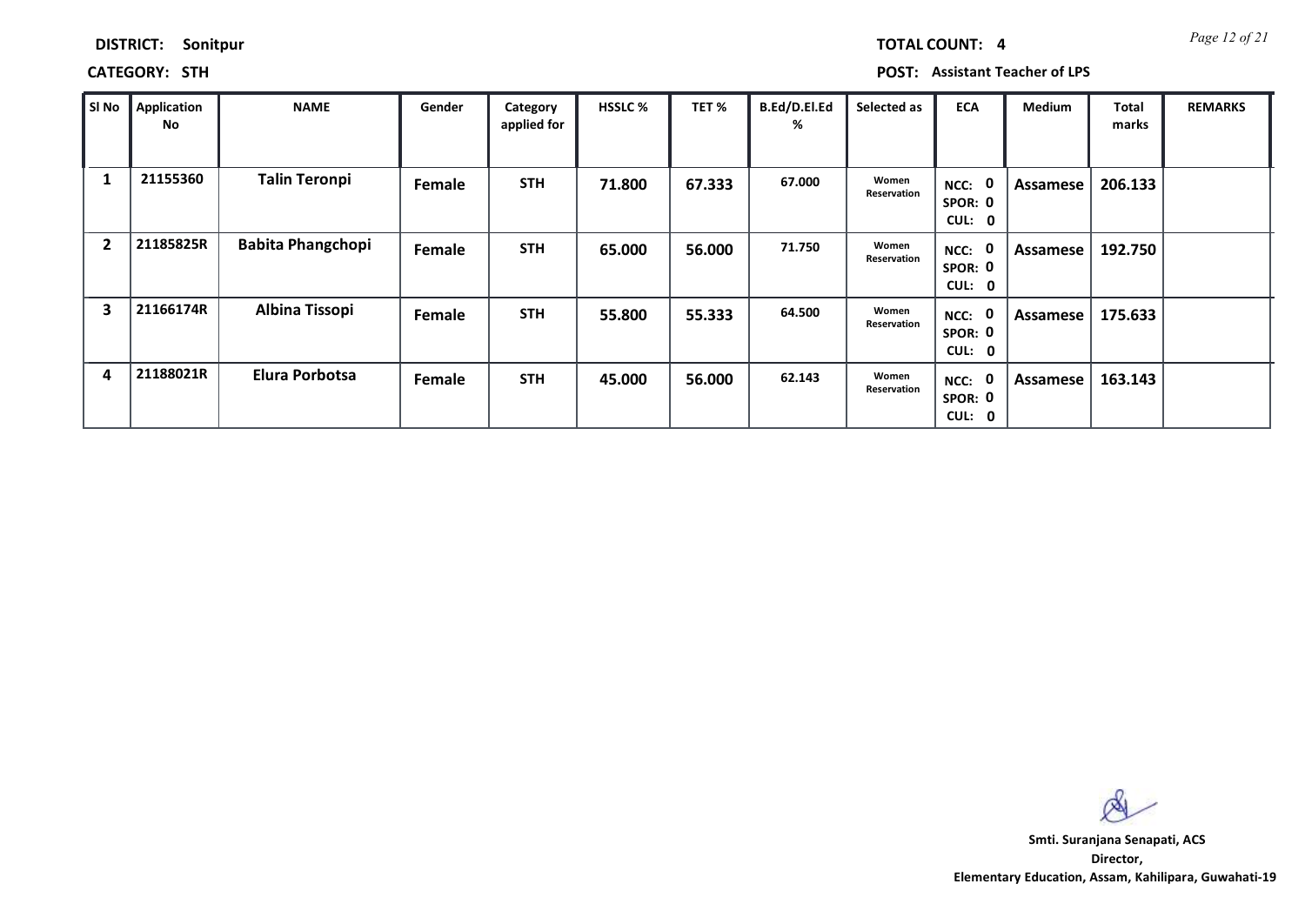| <b>DISTRICT:</b> | Sonitpur |
|------------------|----------|
|------------------|----------|

*Page 13 of 21* **TOTAL COUNT: 34**

**CATEGORY: STP POST: Assistant Teacher of LPS**

| SI No                   | <b>Application</b><br>No | <b>NAME</b>                          | Gender      | Category<br>applied for | <b>HSSLC%</b> | TET%   | B.Ed/D.El.Ed<br>% | Selected as          | <b>ECA</b>                         | <b>Medium</b>   | <b>Total</b><br>marks | <b>REMARKS</b> |
|-------------------------|--------------------------|--------------------------------------|-------------|-------------------------|---------------|--------|-------------------|----------------------|------------------------------------|-----------------|-----------------------|----------------|
| $\mathbf{1}$            | 21100498                 | <b>Chandan Mech</b>                  | <b>Male</b> | <b>STP</b>              | 71.200        | 55.333 | 84.650            |                      | NCC: 0<br>SPOR: 0<br>CUL: 0        | Assamese        | 211.183               |                |
| $\overline{2}$          | 21180071R                | <b>Binita Patiri</b>                 | Female      | <b>STP</b>              | 81.000        | 60.667 | 69.500            | Women<br>Reservation | NCC: 0<br>SPOR: 0<br>CUL: 0        | Assamese        | 211.167               |                |
| 3                       | 21182583R                | <b>Sumi Doley</b>                    | Female      | <b>STP</b>              | 72.000        | 62.667 | 73.600            | Women<br>Reservation | NCC: 0<br>SPOR: 0<br>CUL: 0        | <b>Assamese</b> | 208.267               |                |
| 4                       | 21183031R                | Debajit Kutum                        | <b>Male</b> | <b>STP</b>              | 72.400        | 64.000 | 71.500            |                      | NCC: 0<br>SPOR: 0<br>CUL: 0        | Assamese        | 207.900               |                |
| 5                       | 21165727R                | Rijumoni Mech                        | Female      | <b>STP</b>              | 83.400        | 56.667 | 67.800            | Women<br>Reservation | NCC: 0<br>SPOR: 0<br>CUL: 0        | Assamese        | 207.867               |                |
| 6                       | 21170489R                | <b>Tilak Pegu</b>                    | <b>Male</b> | <b>STP</b>              | 71.000        | 60.667 | 69.700            |                      | <b>NCC: 5</b><br>SPOR: 0<br>CUL: 0 | Assamese        | 206.367               |                |
| $\overline{\mathbf{z}}$ | 21187348R                | <b>Mridu Pawan</b><br><b>Kumbang</b> | <b>Male</b> | <b>STP</b>              | 65.200        | 68.000 | 69.929            |                      | NCC: 0<br>SPOR: 0<br>CUL: 0        | Assamese        | 203.129               |                |
| 8                       | 21181250R                | Ranuj Pahadi                         | <b>Male</b> | <b>STP</b>              | 67.400        | 59.333 | 76.100            |                      | NCC: 0<br>SPOR: 0<br>CUL: 0        | <b>Assamese</b> | 202.833               |                |
| 9                       | 21118639                 | Sourav Jyoti Rabha                   | <b>Male</b> | <b>STP</b>              | 66.000        | 60.000 | 74.150            |                      | NCC: 0<br>SPOR: 0<br>CUL: 0        | Assamese        | 200.150               |                |

 $\infty$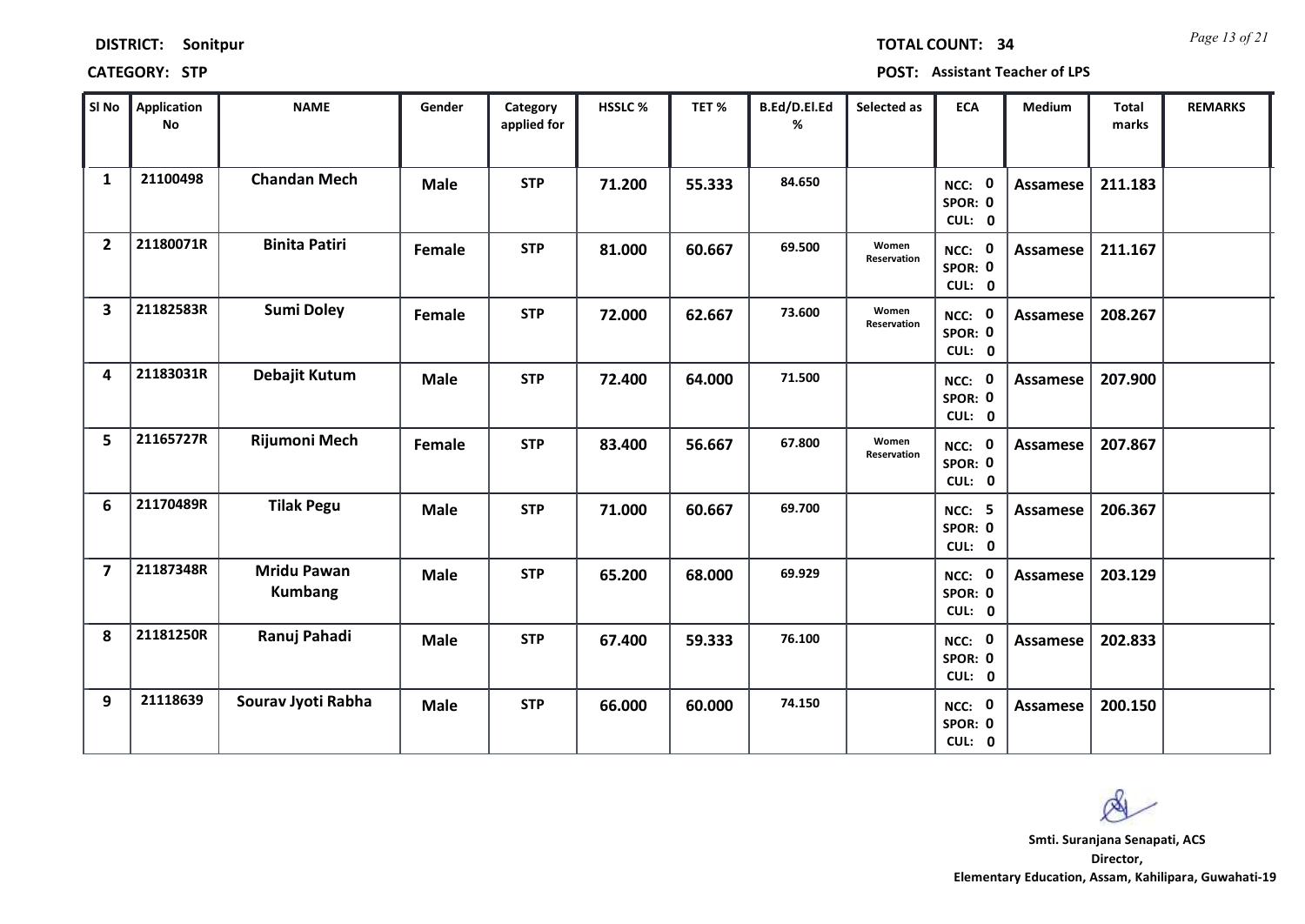| <b>DISTRICT:</b> | Sonitpur |
|------------------|----------|
|------------------|----------|

*Page 14 of 21* **TOTAL COUNT: 34**

**CATEGORY: STP POST: Assistant Teacher of LPS**

| SI No | Application<br>No | <b>NAME</b>                    | Gender      | Category<br>applied for | <b>HSSLC%</b> | TET %  | B.Ed/D.El.Ed<br>% | Selected as          | <b>ECA</b>                  | <b>Medium</b>   | <b>Total</b><br>marks | <b>REMARKS</b> |
|-------|-------------------|--------------------------------|-------------|-------------------------|---------------|--------|-------------------|----------------------|-----------------------------|-----------------|-----------------------|----------------|
| 10    | 21180926R         | <b>Krishna Payeng</b>          | Female      | <b>STP</b>              | 66.000        | 59.333 | 73.450            | Women<br>Reservation | NCC: 0<br>SPOR: 0<br>CUL: 0 | Assamese        | 198.783               |                |
| 11    | 21109145          | Jyotsna Boro                   | Female      | <b>STP</b>              | 60.000        | 63.333 | 75.429            | Women<br>Reservation | NCC: 0<br>SPOR: 0<br>CUL: 0 | Assamese        | 198.762               |                |
| 12    | 21126556          | <b>Alpana Pator</b><br>Chamuah | Female      | <b>STP</b>              | 66.200        | 59.333 | 72.857            | Women<br>Reservation | NCC: 0<br>SPOR: 0<br>CUL: 0 | <b>Assamese</b> | 198.390               |                |
| 13    | 21176043R         | <b>Reshmi Daimari</b>          | Female      | <b>STP</b>              | 57.400        | 62.667 | 78.000            | Women<br>Reservation | NCC: 0<br>SPOR: 0<br>CUL: 0 | Assamese        | 198.067               |                |
| 14    | 21203608R         | <b>Dipankar Daimary</b>        | <b>Male</b> | <b>STP</b>              | 68.200        | 60.000 | 69.000            |                      | NCC: 0<br>SPOR: 0<br>CUL: 0 | Assamese        | 197.200               |                |
| 15    | 21188596R         | <b>Kaarbug Taakar Pegu</b>     | <b>Male</b> | <b>STP</b>              | 62.200        | 62.667 | 71.850            |                      | NCC: 0<br>SPOR: 0<br>CUL: 0 | Assamese        | 196.717               |                |
| 16    | 21195977R         | <b>Smriti Boro</b>             | Female      | <b>STP</b>              | 61.600        | 60.000 | 74.143            | Women<br>Reservation | NCC: 0<br>SPOR: 0<br>CUL: 0 | Assamese        | 195.743               |                |
| 17    | 21171701R         | <b>Mrinal Patiri</b>           | <b>Male</b> | <b>STP</b>              | 71.600        | 55.333 | 68.050            |                      | NCC: 0<br>SPOR: 0<br>CUL: 0 | Assamese        | 194.983               |                |
| 18    | 21109190          | <b>Gobin Thengal</b>           | <b>Male</b> | <b>STP</b>              | 58.200        | 61.333 | 75.350            |                      | NCC: 0<br>SPOR: 0<br>CUL: 0 | Assamese        | 194.883               |                |

 $\infty$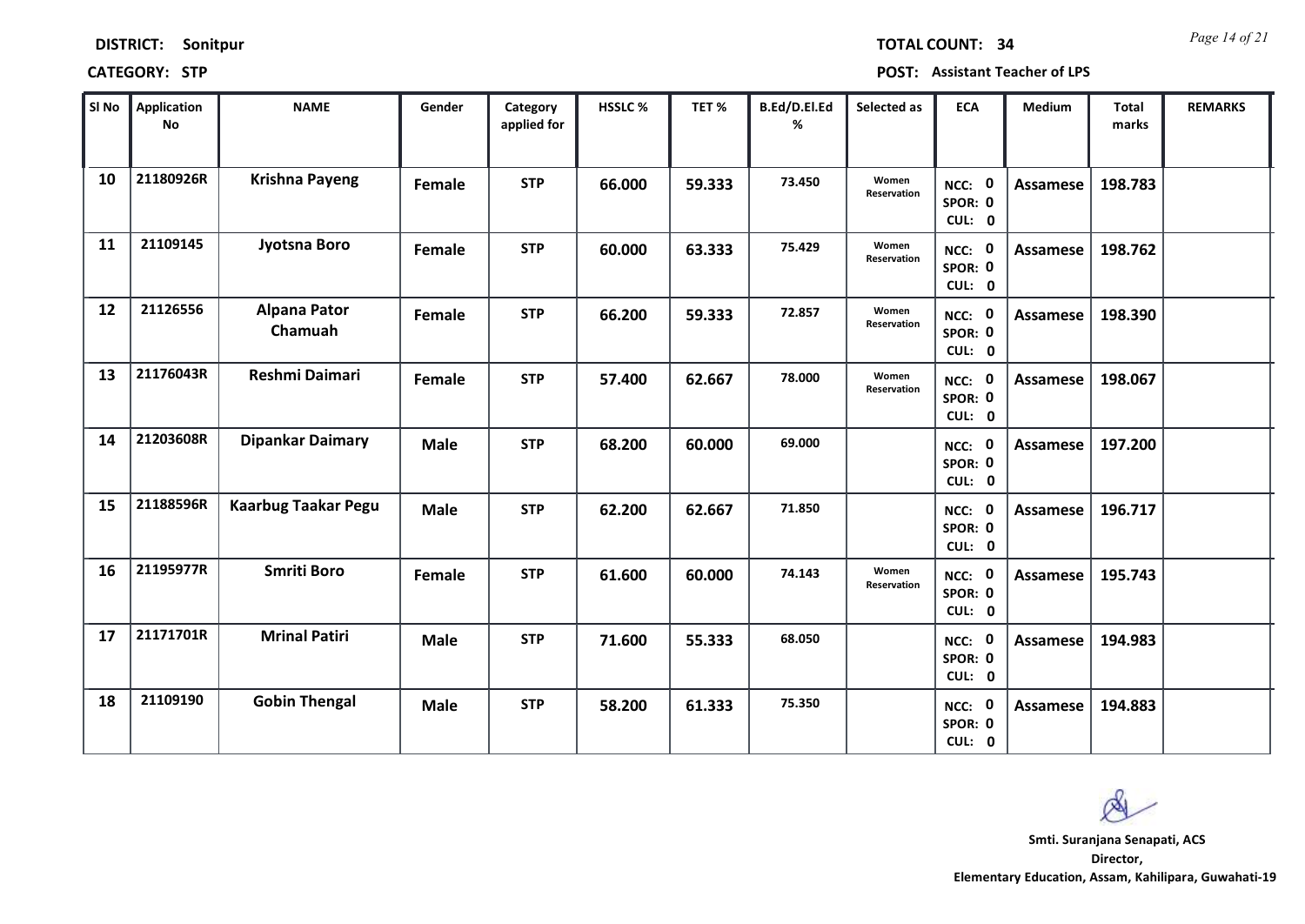*Page 15 of 21* **TOTAL COUNT: 34**

**CATEGORY: STP POST: Assistant Teacher of LPS**

| SI No | <b>Application</b><br><b>No</b> | <b>NAME</b>              | Gender      | Category<br>applied for | <b>HSSLC%</b> | TET %  | B.Ed/D.El.Ed<br>% | Selected as          | <b>ECA</b>                                | Medium          | Total<br>marks | <b>REMARKS</b> |
|-------|---------------------------------|--------------------------|-------------|-------------------------|---------------|--------|-------------------|----------------------|-------------------------------------------|-----------------|----------------|----------------|
| 19    | 21187420R                       | Rashmirekha Bharali      | Female      | <b>STP</b>              | 62.000        | 60.667 | 71.800            | Women<br>Reservation | NCC: 0<br>SPOR: 0<br>CUL: 0               | <b>Assamese</b> | 194.467        |                |
| 20    | 21171264R                       | Nayanmoni Rabha          | <b>Male</b> | <b>STP</b>              | 56.400        | 66.667 | 71.150            |                      | NCC: 0<br>SPOR: 0<br>CUL: 0               | Assamese        | 194.217        |                |
| 21    | 21196332R                       | <b>Utpal Daimari</b>     | <b>Male</b> | <b>STP</b>              | 57.400        | 66.667 | 70.050            |                      | NCC: 0<br>SPOR: 0<br>CUL: 0               | <b>Assamese</b> | 194.117        |                |
| 22    | 21103992                        | <b>Kanak Ch Boro</b>     | <b>Male</b> | <b>STP</b>              | 54.400        | 66.000 | 72.861            |                      | $\mathbf{0}$<br>NCC:<br>SPOR: 0<br>CUL: 0 | Assamese        | 193.261        |                |
| 23    | 21110396                        | Palakhi Parah            | Female      | <b>STP</b>              | 69.200        | 56.000 | 68.000            | Women<br>Reservation | NCC: 0<br>SPOR: 0<br>CUL: 0               | Assamese        | 193.200        |                |
| 24    | 21119991                        | <b>Marcel Basumatary</b> | <b>Male</b> | <b>STP</b>              | 60.800        | 55.333 | 76.929            |                      | NCC: 0<br>SPOR: 0<br>CUL: 0               | Assamese        | 193.062        |                |
| 25    | 21106314                        | Narayan Chinte           | <b>Male</b> | <b>STP</b>              | 57.600        | 61.333 | 74.071            |                      | NCC: 0<br>SPOR: 0<br>CUL: 0               | Assamese        | 193.005        |                |
| 26    | 21186260R                       | <b>Namita Sonowal</b>    | Female      | <b>STP</b>              | 70.600        | 55.333 | 67.000            |                      | NCC: 0<br>SPOR: 0<br>CUL: 0               | <b>Assamese</b> | 192.933        |                |
| 27    | 21207334R                       | Nibedita Brahma          | Female      | <b>STP</b>              | 55.800        | 57.333 | 79.400            |                      | NCC: 0<br>SPOR: 0<br>CUL: 0               | Assamese        | 192.533        |                |

 $\infty$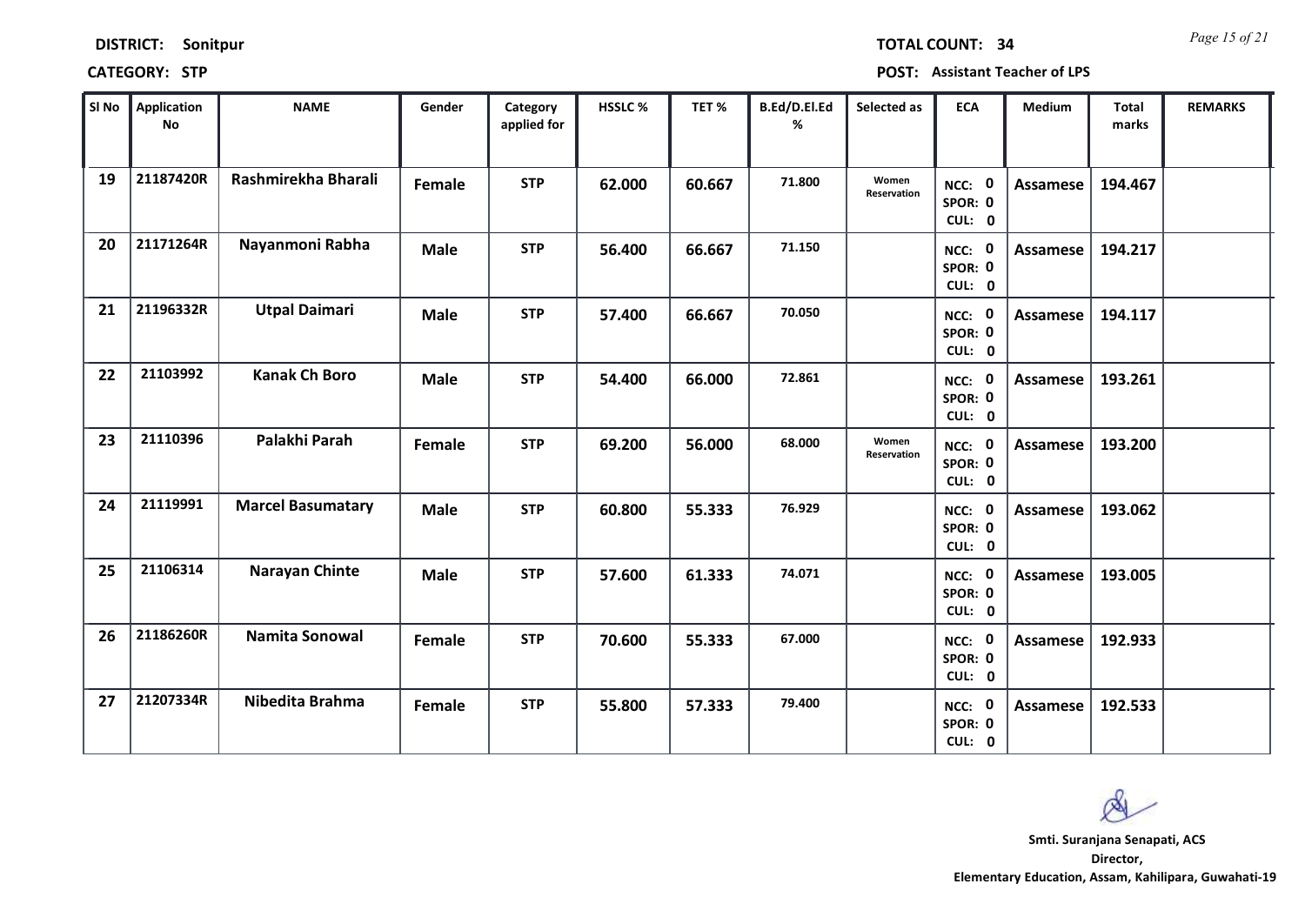## $CATEGORY: STP$

*Page 16 of 21* **TOTAL COUNT: 34**

| POST: Assistant Teacher of LPS |  |  |
|--------------------------------|--|--|
|--------------------------------|--|--|

| SI No | Application<br>No | <b>NAME</b>             | Gender      | Category<br>applied for | HSSLC % | TET%   | B.Ed/D.El.Ed<br>% | Selected as | <b>ECA</b>                       | Medium          | <b>Total</b><br>marks | <b>REMARKS</b> |
|-------|-------------------|-------------------------|-------------|-------------------------|---------|--------|-------------------|-------------|----------------------------------|-----------------|-----------------------|----------------|
| 28    | 21171639R         | Geetanjoli Kagyung      | Female      | <b>STP</b>              | 66.400  | 60.667 | 64.900            |             | - 0<br>NCC:<br>SPOR: 0<br>CUL: 0 | Assamese        | 191.967               |                |
| 29    | 21171296R         | <b>Bidisha Sonowal</b>  | Female      | <b>STP</b>              | 64.600  | 61.333 | 66.000            |             | NCC: 0<br>SPOR: 0<br>CUL: 0      | Assamese        | 191.933               |                |
| 30    | 21171236R         | Jintumoni Kaman         | Female      | <b>STP</b>              | 64.600  | 57.333 | 70.000            |             | NCC: 0<br>SPOR: 0<br>CUL: 0      | Assamese        | 191.933               |                |
| 31    | 21202869R         | <b>Borna Das</b>        | Female      | <b>STP</b>              | 60.000  | 58.000 | 73.857            |             | - 0<br>NCC:<br>SPOR: 0<br>CUL: 0 | <b>Assamese</b> | 191.857               |                |
| 32    | 21198941R         | <b>Bhagyashree Boro</b> | Female      | <b>STP</b>              | 59.000  | 56.000 | 76.643            |             | NCC: 0<br>SPOR: 0<br>CUL: 0      | Assamese        | 191.643               |                |
| 33    | 21175347R         | <b>Swapna Boro</b>      | Female      | <b>STP</b>              | 62.200  | 56.000 | 73.357            |             | NCC: 0<br>SPOR: 0<br>CUL: 0      | Assamese        | 191.557               |                |
| 34    | 21166629R         | <b>Rupom Pegu</b>       | <b>Male</b> | <b>STP</b>              | 64.600  | 56.667 | 70.286            |             | NCC: 0<br>SPOR: 0<br>CUL: 0      | Assamese        | 191.552               |                |

 $\infty$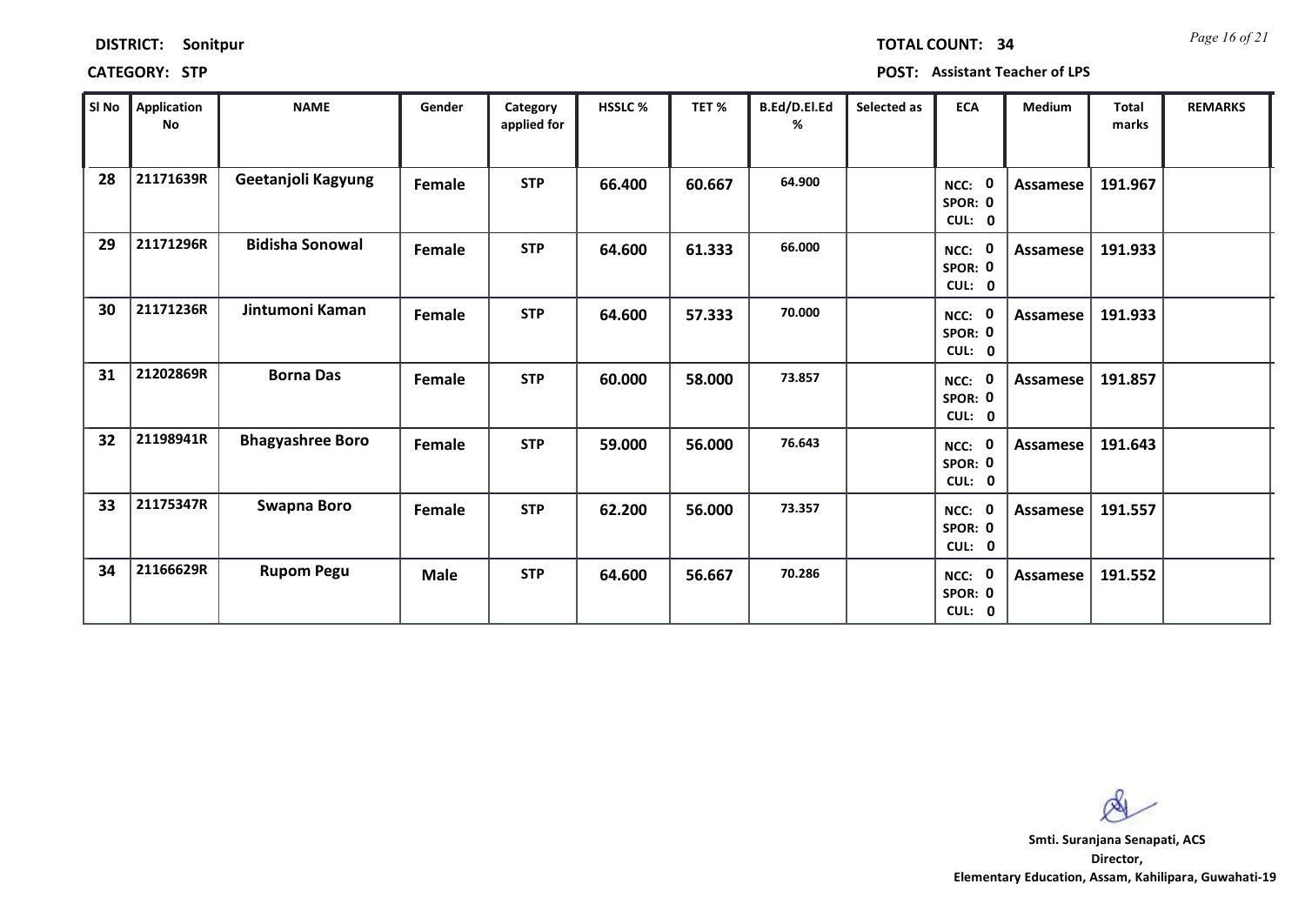| <b>TOTAL COUNT:</b> |  | ı |
|---------------------|--|---|
|                     |  |   |

**CATEGORY: STP POST: Assistant Teacher of LPS**

| SI No                   | Application<br>No | <b>NAME</b>              | Gender        | Category<br>applied for | <b>HSSLC %</b> | TET %  | B.Ed/D.El.Ed<br>% | Selected as          | <b>ECA</b>                                  | <b>Medium</b> | Total<br>marks | <b>REMARKS</b> |
|-------------------------|-------------------|--------------------------|---------------|-------------------------|----------------|--------|-------------------|----------------------|---------------------------------------------|---------------|----------------|----------------|
|                         | 21176075R         | Larisha Daimari          | <b>Female</b> | <b>STP</b>              | 73.600         | 63.333 | 79.167            | Women<br>Reservation | $\bf{0}$<br>NCC:<br>SPOR: 0<br>CUL:<br>0    | <b>Bodo</b>   | 216.100        |                |
| $\overline{2}$          | 21199096R         | <b>Bhadra Basumatary</b> | <b>Male</b>   | <b>STP</b>              | 81.500         | 56.667 | 77.900            |                      | $\bf{0}$<br>NCC:<br>SPOR: 0<br>CUL: 0       | <b>Bodo</b>   | 216.067        |                |
| $\overline{\mathbf{3}}$ | 21205675R         | Junali Basumatary        | Female        | <b>STP</b>              | 84.200         | 60.000 | 71.550            |                      | $\mathbf 0$<br>NCC:<br>SPOR: 0<br>CUL: 0    | <b>Bodo</b>   | 215.750        |                |
| 4                       | 21211005R         | <b>Answrang Daimary</b>  | <b>Male</b>   | <b>STP</b>              | 72.400         | 67.333 | 73.643            |                      | $\mathbf 0$<br>NCC:<br>SPOR: 0<br>CUL:<br>0 | Bodo          | 213.376        |                |

 $\infty$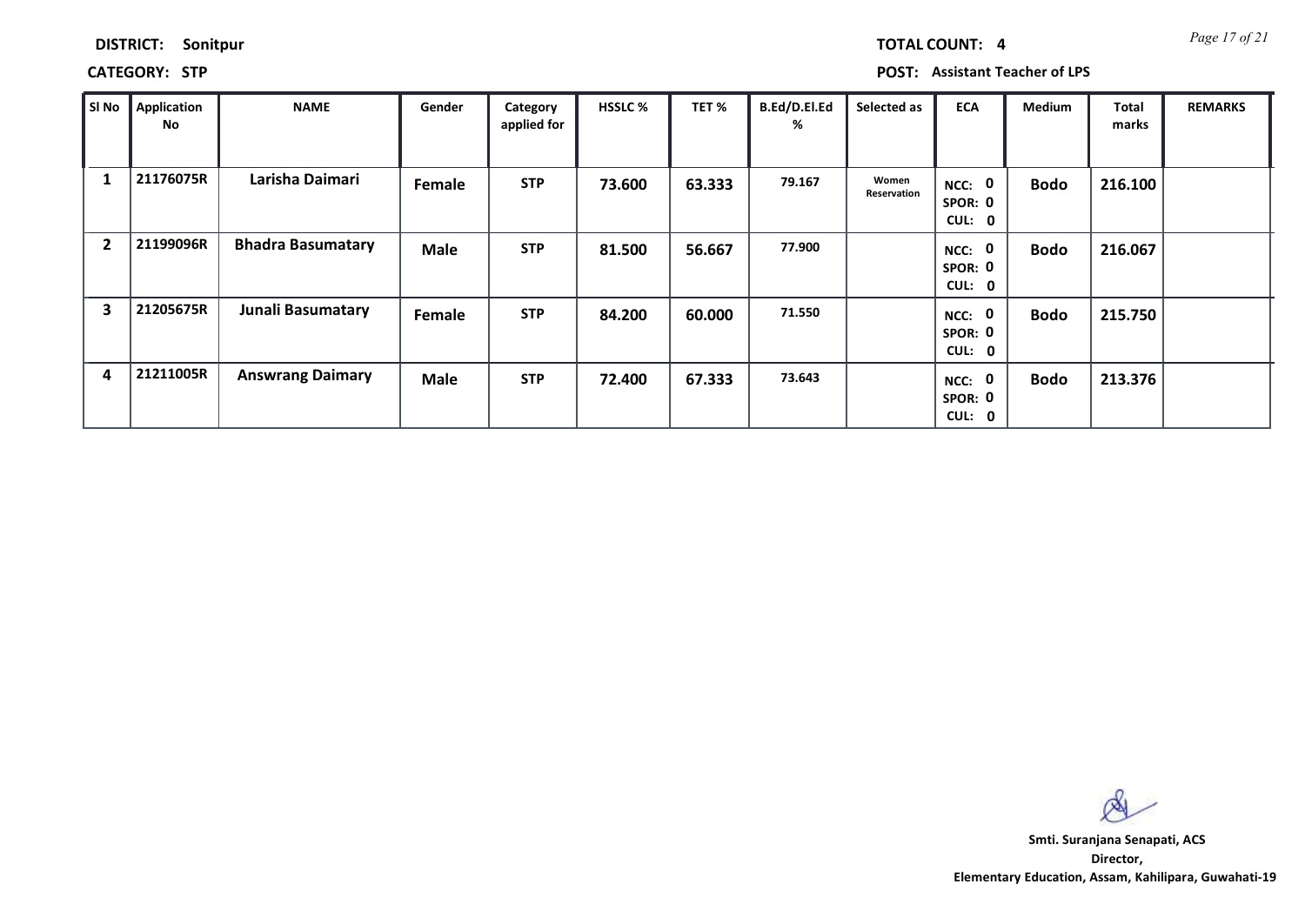| <b>DISTRICT:</b> | Sonitpur |
|------------------|----------|
|------------------|----------|

*Page 18 of 21* **TOTAL COUNT: 27**

**CATEGORY: UR POST: Assistant Teacher of LPS**

| SI No                   | <b>Application</b><br><b>No</b> | <b>NAME</b>            | Gender      | Category<br>applied for | <b>HSSLC%</b> | TET %  | B.Ed/D.El.Ed<br>% | Selected as          | <b>ECA</b>                                | Medium          | Total<br>marks | <b>REMARKS</b> |
|-------------------------|---------------------------------|------------------------|-------------|-------------------------|---------------|--------|-------------------|----------------------|-------------------------------------------|-----------------|----------------|----------------|
| $\mathbf{1}$            | 21168410R                       | Jiban Guragai          | <b>Male</b> | OBC/MOBC                | 82.000        | 72.000 | 70.643            |                      | NCC: 0<br><b>SPOR: 10</b><br>CUL: 0       | <b>Assamese</b> | 234.643        |                |
| $\overline{2}$          | 21109467                        | Lukumani Das           | <b>Male</b> | <b>SC</b>               | 76.200        | 74.000 | 82.750            |                      | NCC: 0<br>SPOR: 0<br>CUL: 0               | Assamese        | 232.950        |                |
| $\overline{\mathbf{3}}$ | 21206960R                       | Gitumani Talukdar      | Female      | <b>EWS</b>              | 89.800        | 64.667 | 78.200            | Women<br>Reservation | NCC: 0<br>SPOR: 0<br>CUL: 0               | <b>Assamese</b> | 232.667        |                |
| 4                       | 21200385R                       | Nabadeep Bhuyan        | <b>Male</b> | <b>UR</b>               | 78.600        | 67.333 | 85.375            |                      | $\mathbf{0}$<br>NCC:<br>SPOR: 0<br>CUL: 0 | Assamese        | 231.308        |                |
| 5                       | 21173407R                       | Subhrajit Saikia       | <b>Male</b> | <b>UR</b>               | 83.000        | 75.333 | 71.286            |                      | NCC: 0<br>SPOR: 0<br>CUL: 0               | <b>Assamese</b> | 229.619        |                |
| 6                       | 21166672R                       | <b>Ajaruddin Ahmed</b> | <b>Male</b> | <b>EWS</b>              | 83.400        | 67.333 | 78.700            |                      | NCC: 0<br>SPOR: 0<br>CUL: 0               | <b>Assamese</b> | 229.433        |                |
| $\overline{7}$          | 21203034R                       | <b>Madhusmita Saha</b> | Female      | <b>OBC/MOBC</b>         | 88.000        | 64.667 | 75.857            | Women<br>Reservation | NCC: 0<br>SPOR: 0<br>CUL: 0               | <b>Assamese</b> | 228.524        |                |
| 8                       | 21179669R                       | <b>Bikash Kakati</b>   | <b>Male</b> | OBC/MOBC                | 83.400        | 70.000 | 75.050            |                      | NCC: 0<br>SPOR: 0<br>CUL: 0               | <b>Assamese</b> | 228.450        |                |
| 9                       | 21180928R                       | Pallab Hazarika        | <b>Male</b> | UR                      | 76.800        | 72.000 | 78.600            |                      | NCC: 0<br>SPOR: 0<br>CUL: 0               | Assamese        | 227.400        |                |

 $\infty$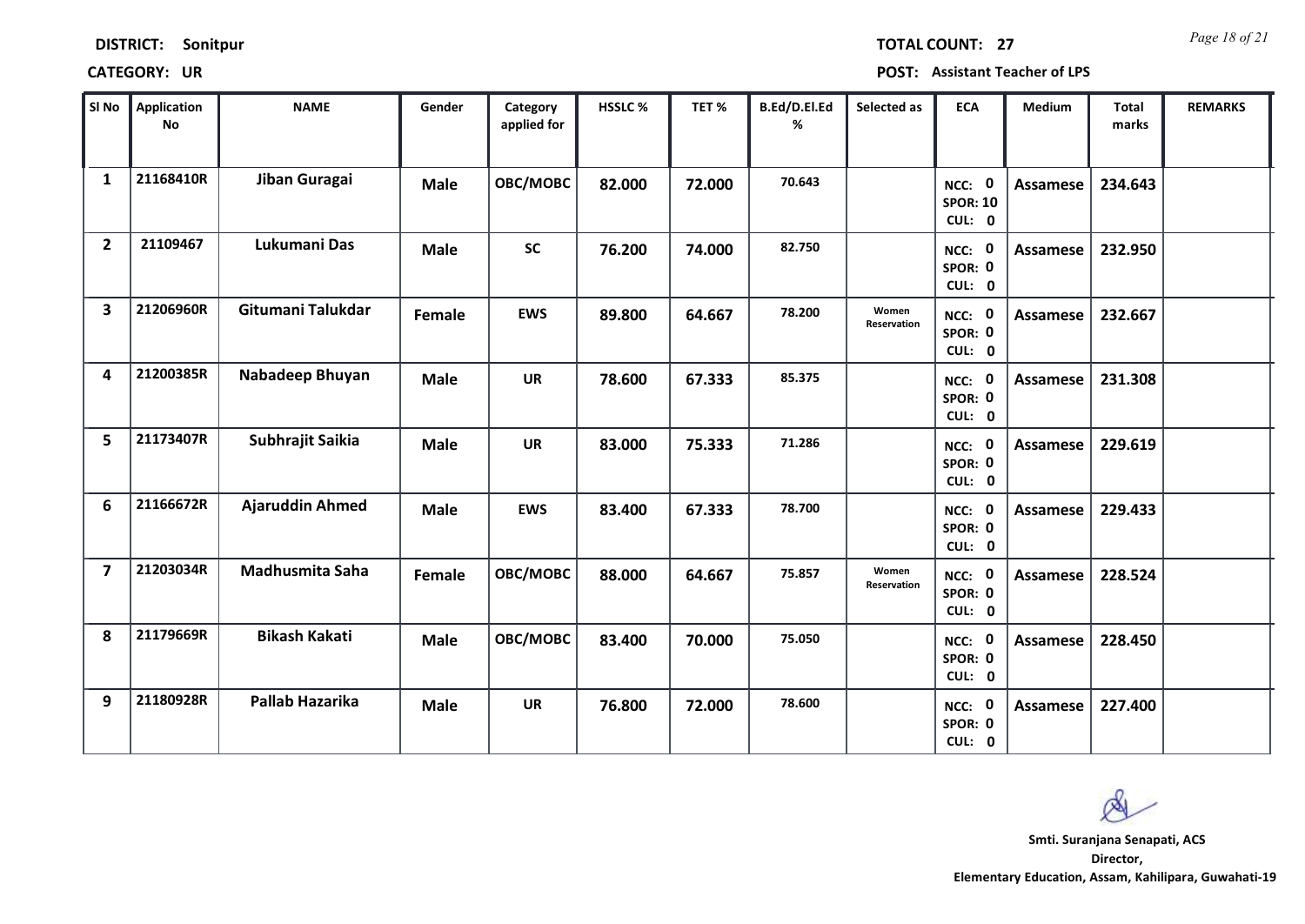*Page 19 of 21* **TOTAL COUNT: 27**

**CATEGORY: UR POST: Assistant Teacher of LPS**

| SI No | <b>Application</b><br>No | <b>NAME</b>                | Gender      | Category<br>applied for | <b>HSSLC %</b> | TET %  | B.Ed/D.El.Ed<br>% | Selected as          | <b>ECA</b>                  | <b>Medium</b>   | <b>Total</b><br>marks | <b>REMARKS</b> |
|-------|--------------------------|----------------------------|-------------|-------------------------|----------------|--------|-------------------|----------------------|-----------------------------|-----------------|-----------------------|----------------|
| 10    | 21183006R                | Pritishikha Patowary       | Female      | <b>UR</b>               | 81.000         | 72.000 | 73.000            | Women<br>Reservation | NCC: 0<br>SPOR: 0<br>CUL: 0 | <b>Assamese</b> | 226.000               |                |
| 11    | 21189259R                | <b>Sheikh Hasina</b>       | Female      | <b>EWS</b>              | 85.600         | 60.000 | 80.250            | Women<br>Reservation | NCC: 0<br>SPOR: 0<br>CUL: 0 | Assamese        | 225.850               |                |
| 12    | 21120070                 | <b>Gitashree Borah</b>     | Female      | OBC/MOBC                | 86.000         | 62.667 | 76.857            | Women<br>Reservation | NCC: 0<br>SPOR: 0<br>CUL: 0 | Assamese        | 225.524               |                |
| 13    | 21174890R                | Abida Sultana              | Female      | <b>EWS</b>              | 81.400         | 72.000 | 72.000            | Women<br>Reservation | NCC: 0<br>SPOR: 0<br>CUL: 0 | Assamese        | 225.400               |                |
| 14    | 21172570R                | Rousanara Begum            | Female      | <b>UR</b>               | 85.200         | 61.333 | 78.600            | Women<br>Reservation | NCC: 0<br>SPOR: 0<br>CUL: 0 | Assamese        | 225.133               |                |
| 15    | 21188630R                | <b>Pulak Saikia</b>        | <b>Male</b> | OBC/MOBC                | 80.000         | 66.000 | 78.750            |                      | NCC: 0<br>SPOR: 0<br>CUL: 0 | Assamese        | 224.750               |                |
| 16    | 21123218                 | <b>Sher Bahadur Chetry</b> | <b>Male</b> | <b>OBC/MOBC</b>         | 77.800         | 68.000 | 78.800            |                      | NCC: 0<br>SPOR: 0<br>CUL: 0 | Assamese        | 224.600               |                |
| 17    | 21191939R                | <b>Shahima Ahmed</b>       | Female      | <b>EWS</b>              | 83.000         | 61.333 | 79.857            | Women<br>Reservation | NCC: 0<br>SPOR: 0<br>CUL: 0 | Assamese        | 224.190               |                |
| 18    | 21179502R                | <b>Inuwara Begum</b>       | Female      | UR                      | 83.600         | 60.667 | 79.300            |                      | NCC: 0<br>SPOR: 0<br>CUL: 0 | Assamese        | 223.567               |                |

 $\infty$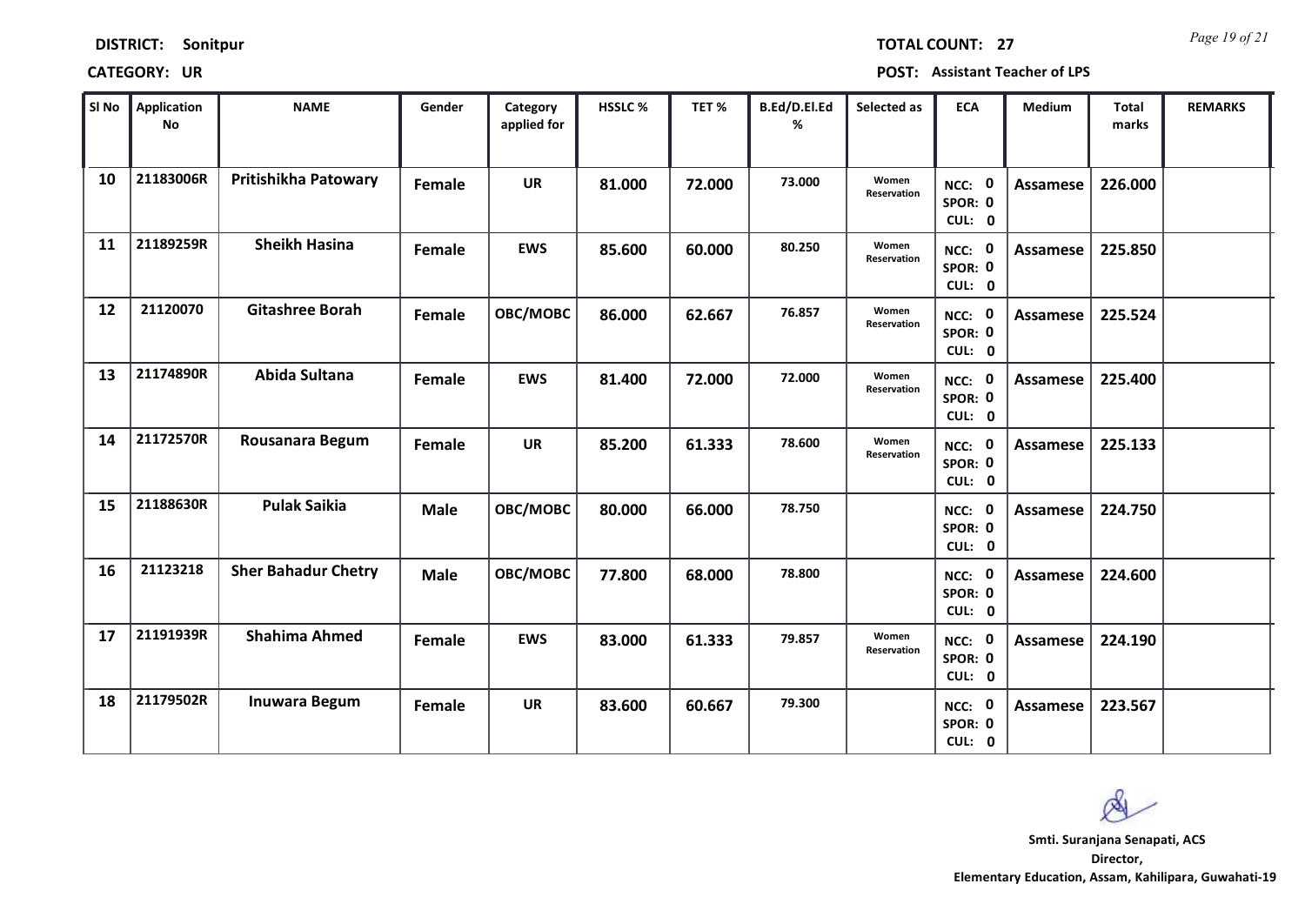| <b>DISTRICT:</b> | Sonitpur |
|------------------|----------|
|------------------|----------|

*Page 20 of 21* **TOTAL COUNT: 27**

**CATEGORY: UR POST: Assistant Teacher of LPS**

| SI No | Application<br>No | <b>NAME</b>              | Gender      | Category<br>applied for | HSSLC % | TET%   | B.Ed/D.El.Ed<br>% | Selected as | <b>ECA</b>                  | <b>Medium</b>   | <b>Total</b><br>marks | <b>REMARKS</b> |
|-------|-------------------|--------------------------|-------------|-------------------------|---------|--------|-------------------|-------------|-----------------------------|-----------------|-----------------------|----------------|
| 19    | 21179154R         | <b>Mabia Akhtar</b>      | Female      | <b>EWS</b>              | 82.600  | 65.333 | 75.571            |             | NCC: 0<br>SPOR: 0<br>CUL: 0 | <b>Assamese</b> | 223.505               |                |
| 20    | 21180225R         | Karabi Hazarika          | Female      | <b>UR</b>               | 82.800  | 63.333 | 77.350            |             | NCC: 0<br>SPOR: 0<br>CUL: 0 | Assamese        | 223.483               |                |
| 21    | 21160321          | Jigyasha Borah           | Female      | OBC/MOBC                | 86.600  | 60.667 | 76.100            |             | NCC: 0<br>SPOR: 0<br>CUL: 0 | Assamese        | 223.367               |                |
| 22    | 21197396R         | <b>Nur Hussain</b>       | <b>Male</b> | <b>UR</b>               | 81.200  | 66.000 | 75.600            |             | NCC: 0<br>SPOR: 0<br>CUL: 0 | Assamese        | 222.800               |                |
| 23    | 21111850          | Roshida Khatun           | Female      | <b>UR</b>               | 75.400  | 73.333 | 74.056            |             | NCC: 0<br>SPOR: 0<br>CUL: 0 | Assamese        | 222.789               |                |
| 24    | 21183734R         | <b>Sujit Chakraborty</b> | <b>Male</b> | <b>UR</b>               | 72.200  | 60.000 | 90.500            |             | NCC: 0<br>SPOR: 0<br>CUL: 0 | <b>Assamese</b> | 222.700               | Withheld       |
| 25    | 21172986R         | Priya Kalita             | Female      | <b>UR</b>               | 85.800  | 60.667 | 75.857            |             | NCC: 0<br>SPOR: 0<br>CUL: 0 | Assamese        | 222.324               |                |
| 26    | 21184560R         | Bitarshi Bhuyan          | Female      | OBC/MOBC                | 78.000  | 67.333 | 76.800            |             | NCC: 0<br>SPOR: 0<br>CUL: 0 | <b>Assamese</b> | 222.133               |                |
| 27    | 21183655R         | <b>Pratima Devi</b>      | Female      | <b>EWS</b>              | 78.000  | 67.333 | 76.550            |             | NCC: 0<br>SPOR: 0<br>CUL: 0 | <b>Assamese</b> | 221.883               |                |

 $\infty$